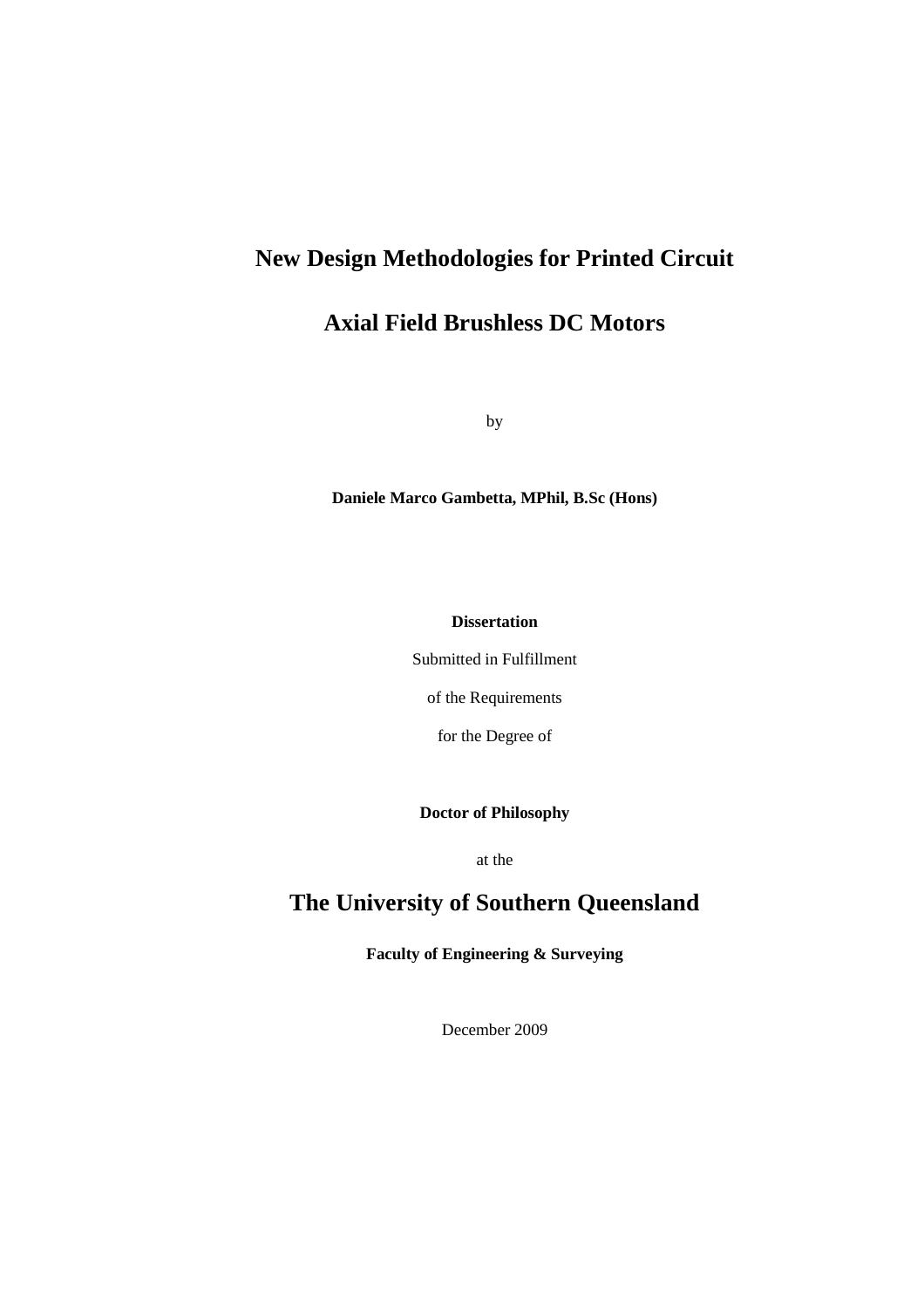Copyright

by

Daniele Gambetta

2009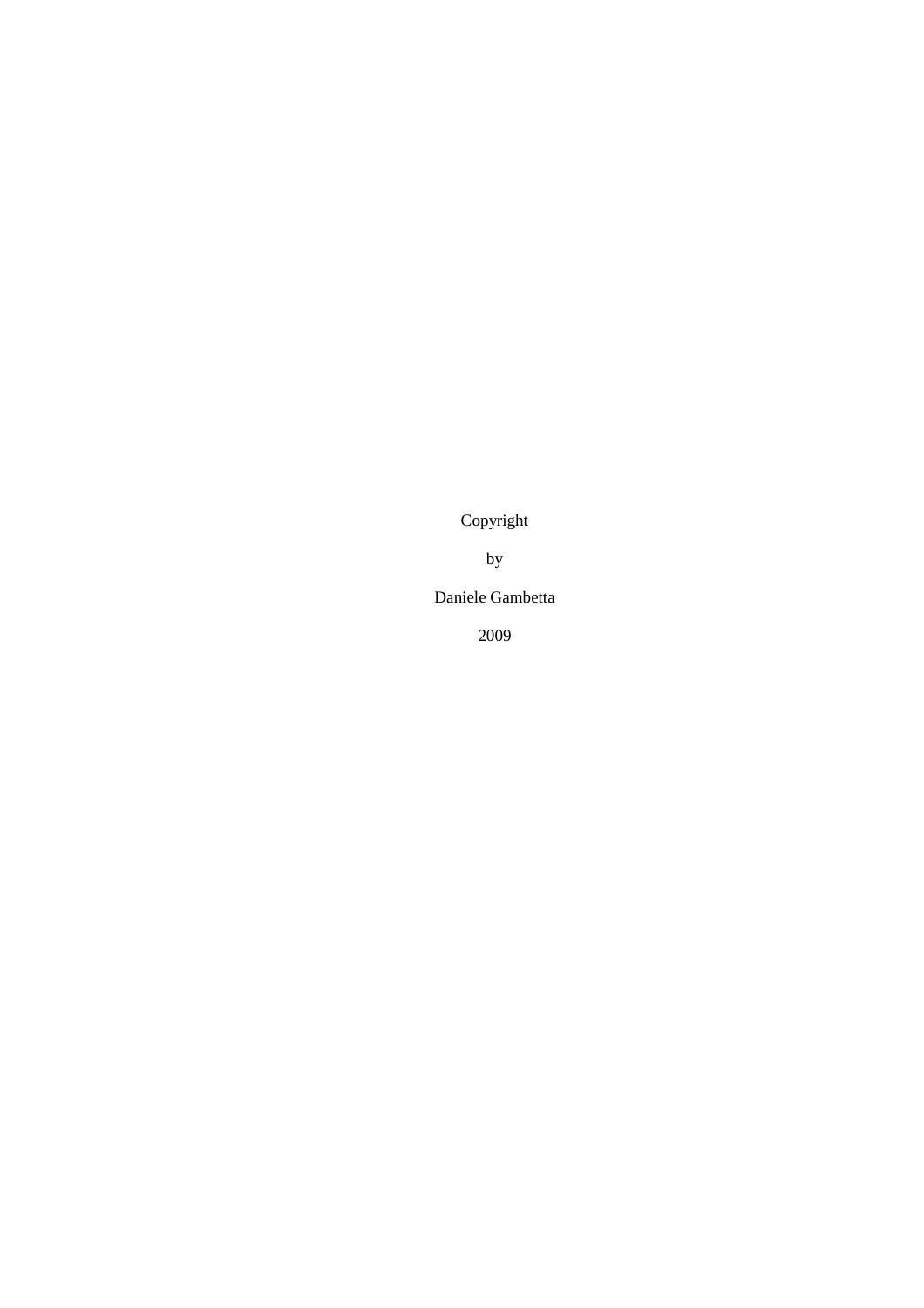### **Abstract**

A number of factors are contributing to the increased practical importance of printed circuit axial flux brushless direct current (BLDC) machines. The main ones are the availability of low cost power electronic devices and digital controllers as well as cost effective high strength permanent magnets. Advancement of multi-layer printed circuit technology is also an important factor. Existing printed circuit board motors, found in applications such as computer disk drives and portable audio-visual equipment, are typically rated at a few watts per thousand revolutions per minute (krpm). The focus of this thesis project has been on printed circuit motors with ratings of a few tens of watts per krpm.

A significant part of this thesis project has been devoted to development of systematic design procedures for printed circuit stators. In particular those procedures include algorithms which allow performance comparisons of several stator coil shapes. A new coil shape, with improved torque capability, has been developed.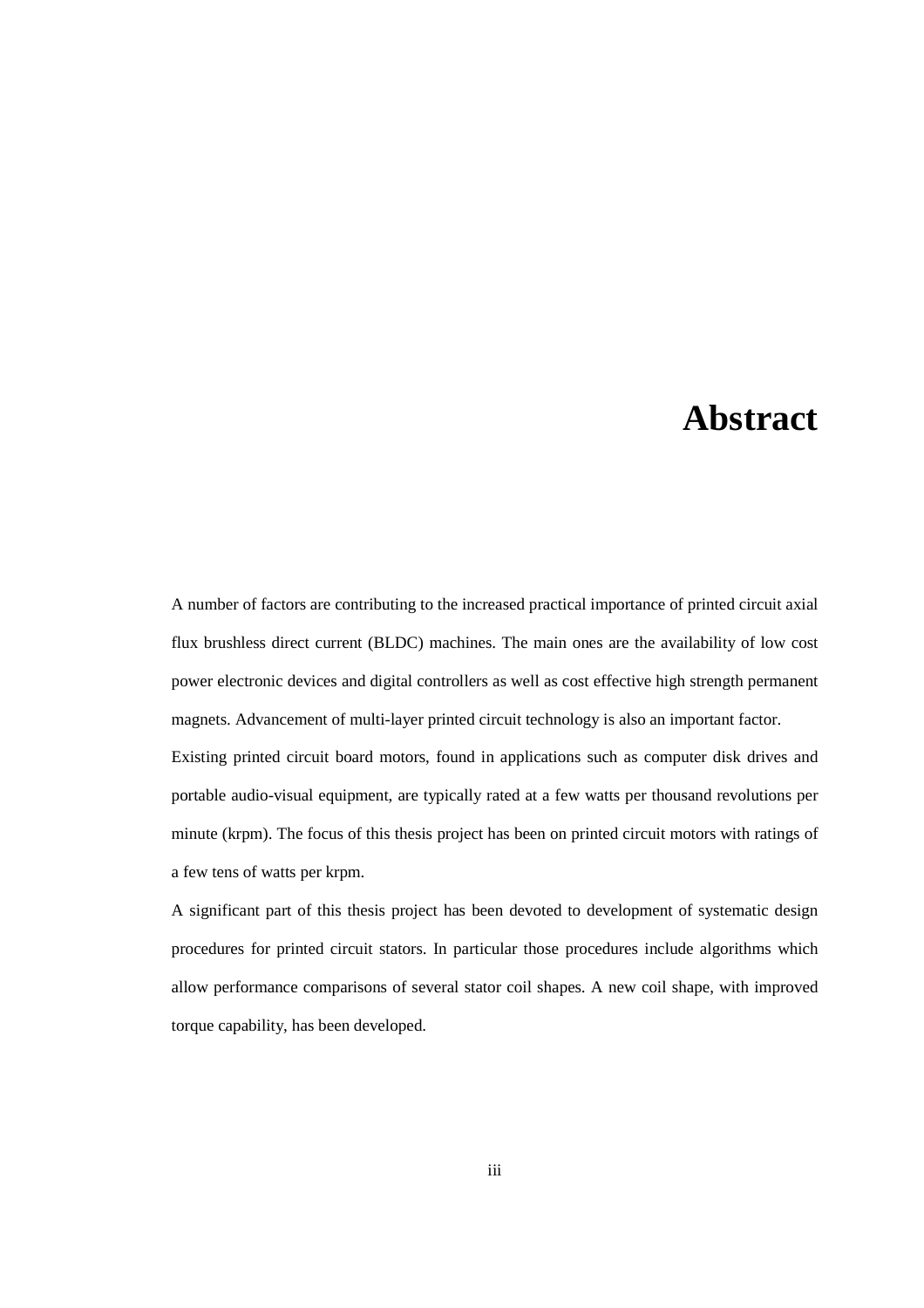BLDC motors that operate in sensorless mode has advantages such as lower cost, better reliability and space saving. A new generalised version of the previously reported *equal inductance method* has been developed which allows sensorless commutation of printed circuit BLDC motors down to zero speed and start-up with practically no back rotation.

Computer efficient numerical models have been developed to predict phase inductances and stator eddy-current loss. Sufficiently accurate phase inductance predictions make possible theoretical assessment of performance of motors under sensorless commutation control that is based on the *equal inductance method*. The proposed method of calculation of eddy current loss allows designers to determine the track width beyond which eddy current loss becomes excessive.

The mathematical model on which the enhanced equal inductance method is based and those that have been used for performance assessment, inductance prediction and eddy-current loss evaluation have all been validated by specially designed laboratory tests carried out on prototype motors.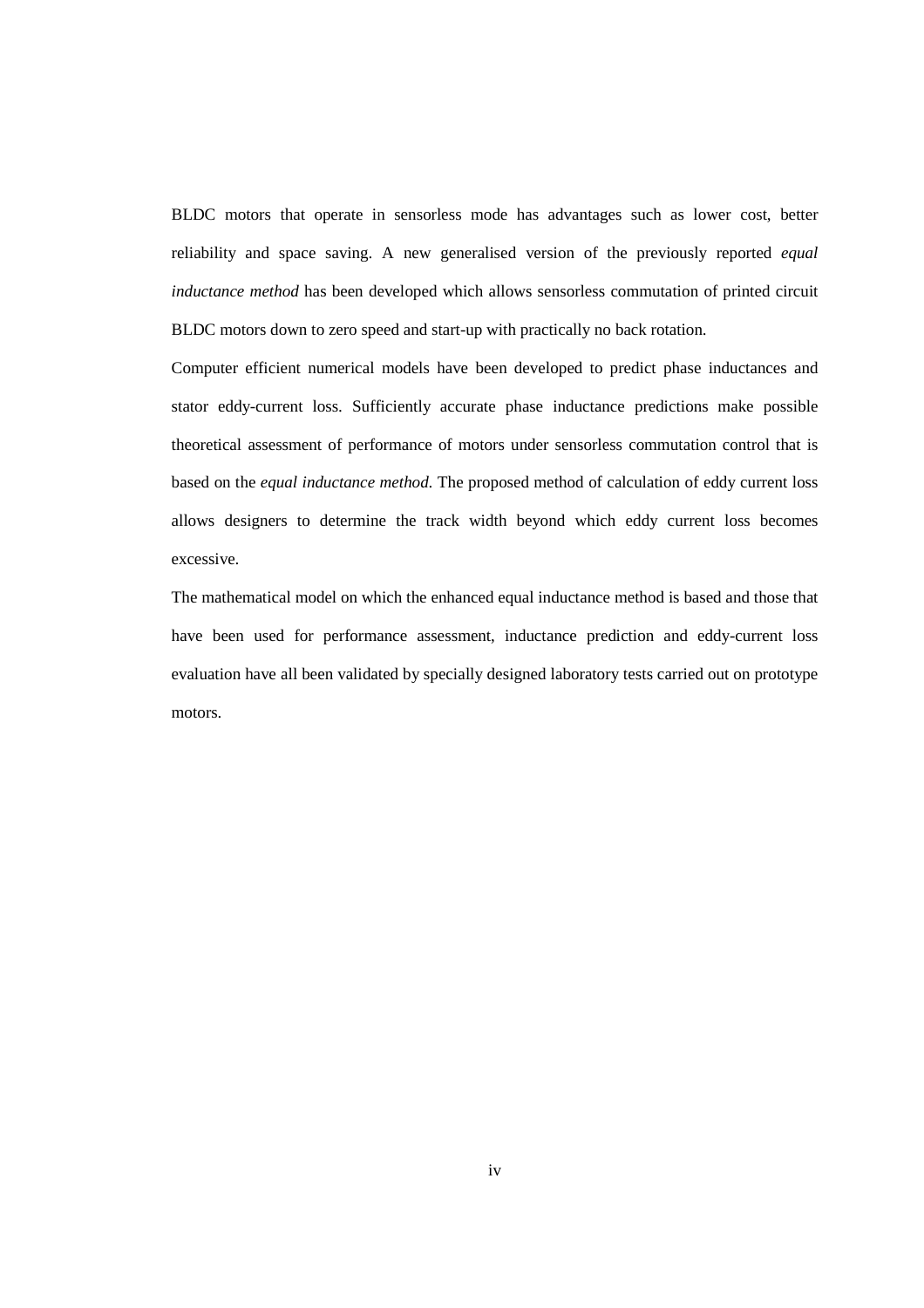## **Certification of Thesis**

I certify that the ideas, experimental work, results, analyses, software and conclusions reported in this dissertation are entirely my effort, except where otherwise acknowledged. I also certify that the work is original and has not been previously submitted for any other award, expect where otherwise acknowledged.

PG-de  $\overline{\phantom{a}}$  ,  $\overline{\phantom{a}}$  ,  $\overline{\phantom{a}}$  ,  $\overline{\phantom{a}}$  ,  $\overline{\phantom{a}}$  ,  $\overline{\phantom{a}}$  ,  $\overline{\phantom{a}}$  ,  $\overline{\phantom{a}}$  ,  $\overline{\phantom{a}}$  ,  $\overline{\phantom{a}}$  ,  $\overline{\phantom{a}}$  ,  $\overline{\phantom{a}}$  ,  $\overline{\phantom{a}}$  ,  $\overline{\phantom{a}}$  ,  $\overline{\phantom{a}}$  ,  $\overline{\phantom{a}}$ 

Signature of Candidate Date

ENDORSEMENT

Signature of Supervisors Date

\_\_\_\_\_\_\_\_\_\_\_\_\_\_\_\_\_\_\_\_\_\_\_\_\_\_\_\_ \_\_\_\_\_\_\_\_\_\_\_\_\_\_\_\_\_\_\_\_\_\_\_\_\_

\_\_\_\_\_\_\_\_\_\_\_\_\_\_\_\_\_\_\_\_\_\_\_\_\_\_\_\_ \_\_\_\_\_\_\_\_\_\_\_\_\_\_\_\_\_\_\_\_\_\_\_\_\_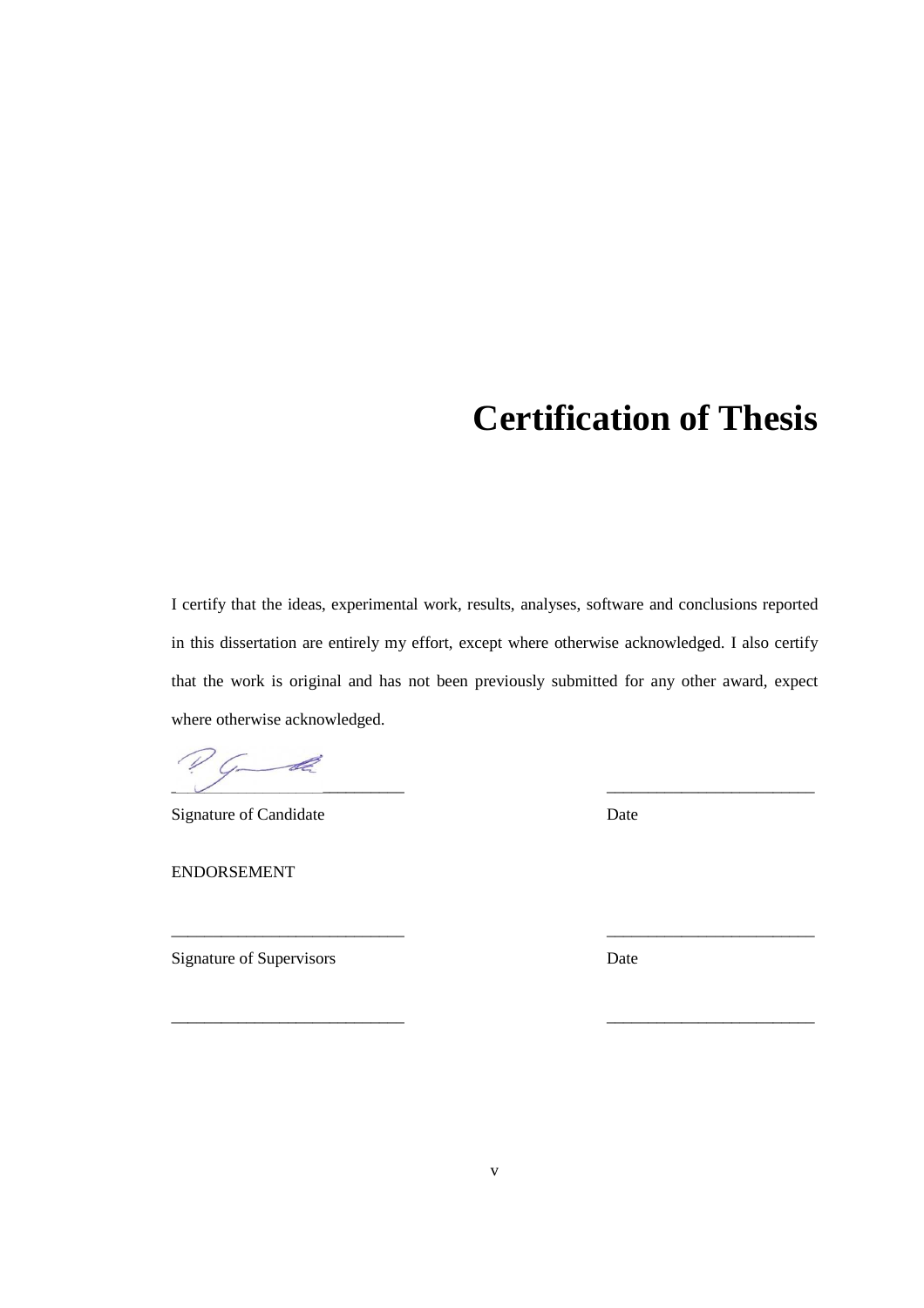## **Acknowledgments**

I would sincerely like to thank and acknowledge the following people for their assistance, guidance and support throughout the duration of this thesis project.

First of all I would like to thank my supervisor Dr Tony Ahfock. Throughout the course of the research he maintained a constant interest and provided invaluable assistance and guidance in the development of this work. Much of the work developed and presented herein was discussed with and reviewed by Dr Tony Ahfock. I wish to acknowledge the significant contributions he made by in the preparation and production of this thesis.

I am also very grateful to Mr Aspesi, Mr Romano (CEO of the funding company, Metallux SA), Mr Sassone (President of the Eltek Group) and Mr Colombo for their continued support, interest in and assistance with the thesis project.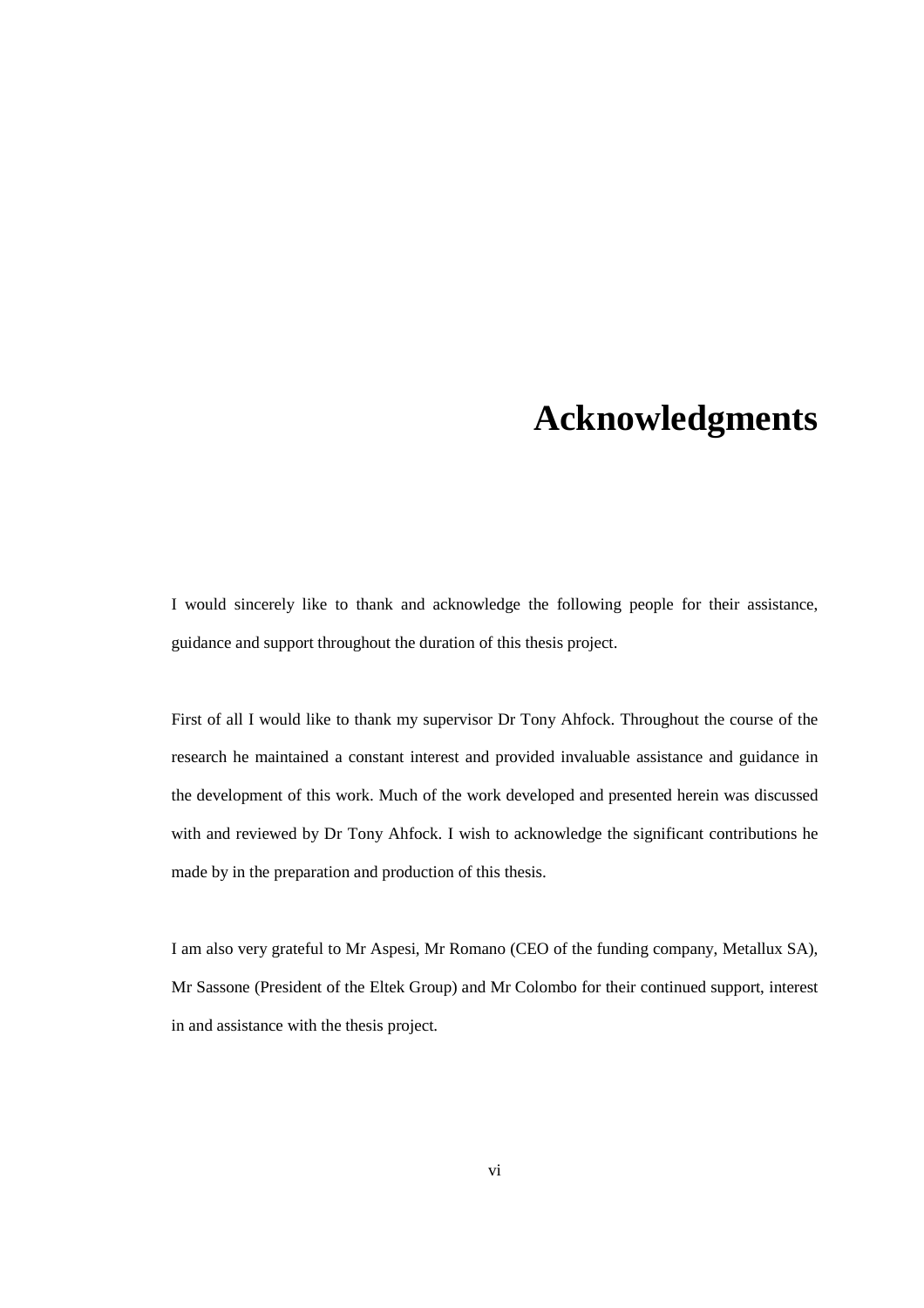I wish to thank the Faculty of Engineering and Surveying and the Office of Research and Higher Degrees for their support and assistance. My thanks also extends to all those at the University who made this such a pleasant experience.

Finally, I wish to thank my beloved Federica, my mother, my father and my sister for their continued support.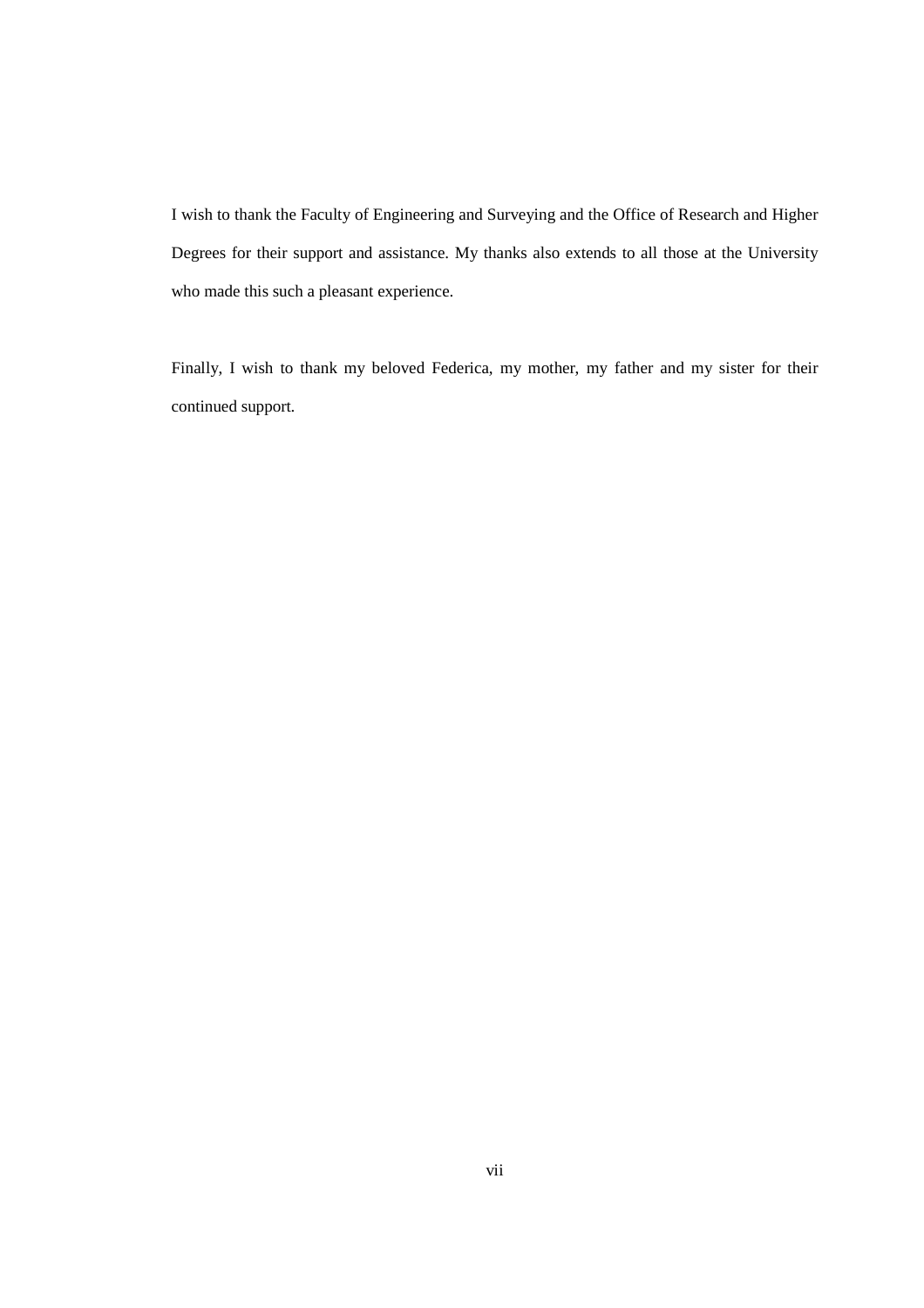# **Contents**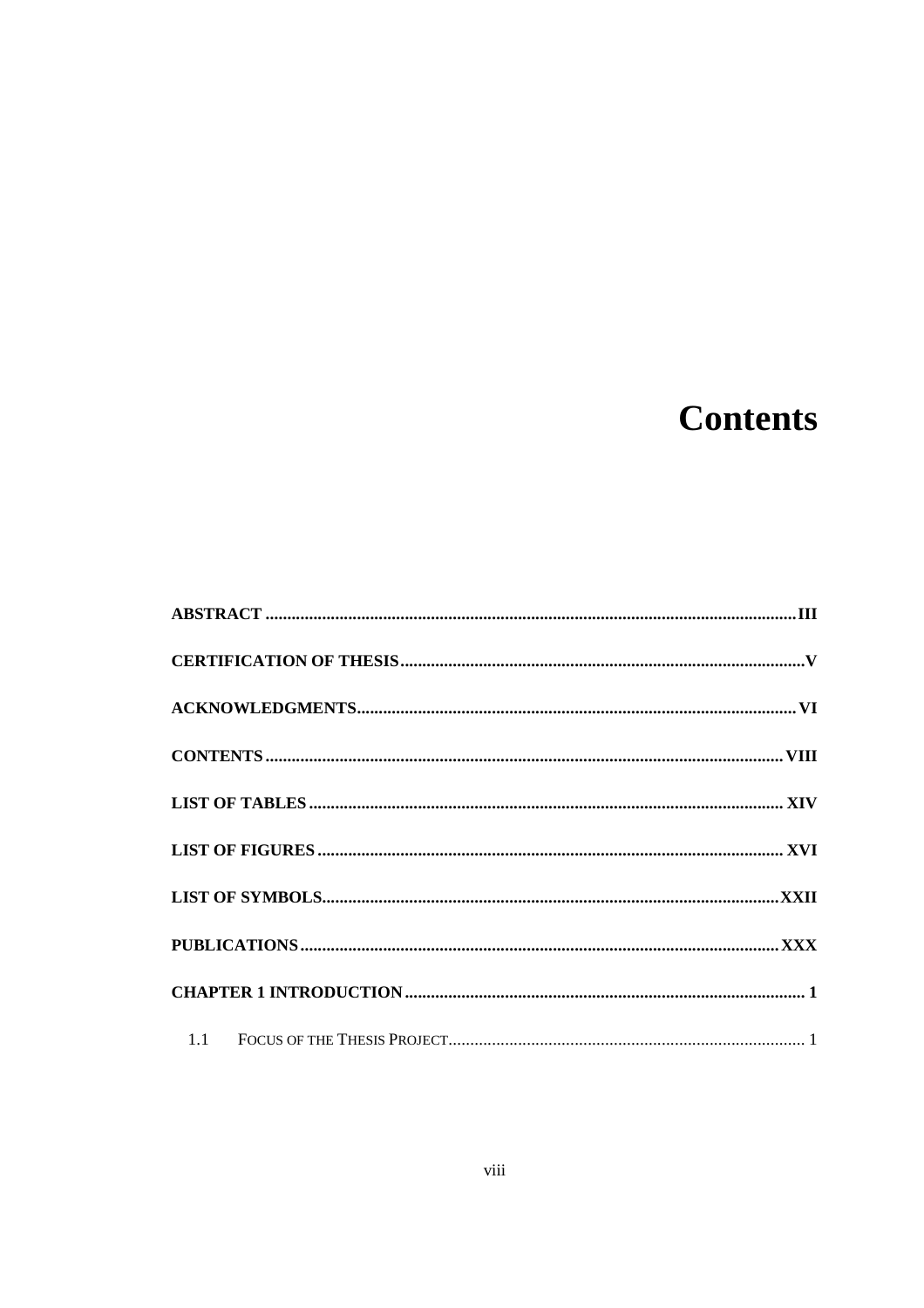| 1.2   |                                                                  |    |
|-------|------------------------------------------------------------------|----|
| 1.3   |                                                                  |    |
| 1.4   |                                                                  |    |
| 1.5   |                                                                  |    |
| 1.6   |                                                                  |    |
| 1.7   |                                                                  |    |
|       |                                                                  |    |
| 2.1   |                                                                  |    |
| 2.1.1 |                                                                  |    |
| 2.1.2 |                                                                  |    |
| 2.1.3 |                                                                  |    |
| 2.1.4 |                                                                  |    |
| 2.2   |                                                                  |    |
| 2.2.1 |                                                                  |    |
| 2.2.2 | Modification and adaptation of the equal inductance method  40   |    |
|       | <b>CHAPTER 3 PRINTED CIRCUIT STATORS FOR BRUSHLESS PERMANENT</b> |    |
|       |                                                                  |    |
|       |                                                                  | 43 |
| 3.2   |                                                                  |    |
| 3.2.1 |                                                                  |    |
| 3.2.2 |                                                                  |    |
| 3.2.3 |                                                                  |    |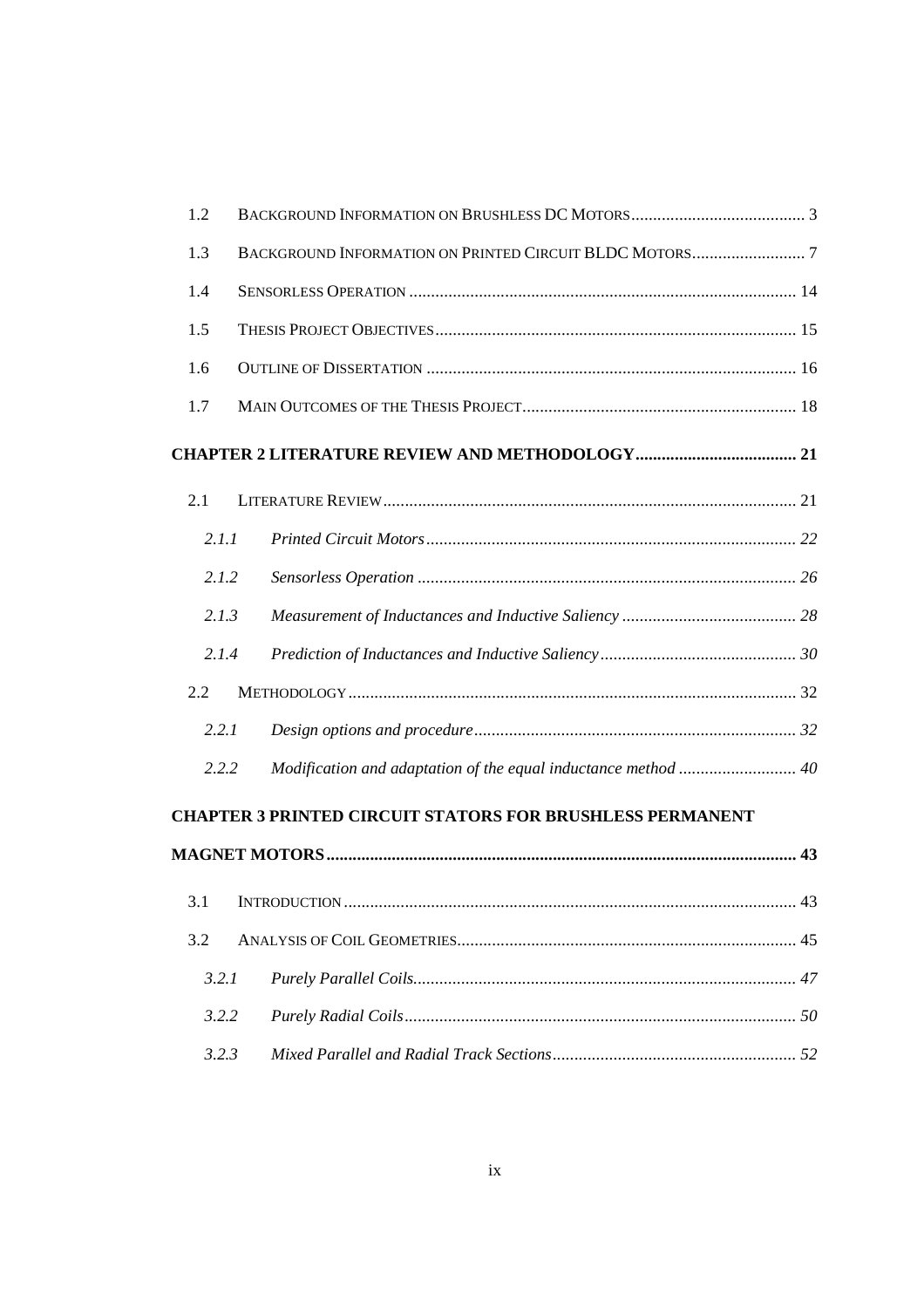| 3.3   |                                                                    |  |
|-------|--------------------------------------------------------------------|--|
| 3.3.1 |                                                                    |  |
| 3.3.2 |                                                                    |  |
| 3.4   |                                                                    |  |
| 3.4.1 |                                                                    |  |
| 3.4.2 |                                                                    |  |
| 3.4.3 |                                                                    |  |
| 3.4.4 |                                                                    |  |
| 3.4.5 |                                                                    |  |
| 3.4.6 |                                                                    |  |
| 3.4.7 |                                                                    |  |
| 3.5   |                                                                    |  |
| 3.6   |                                                                    |  |
|       | <b>CHAPTER 4 SENSORLESS COMMUTATION TECHNIQUE FOR BRUSHLESS DC</b> |  |
|       |                                                                    |  |
| 4.1   |                                                                    |  |
| 4.2   | RELATIONSHIP BETWEEN EQUAL INDUCTANCE POSITIONS AND COMMUTATION    |  |
|       |                                                                    |  |
| 4.3   |                                                                    |  |
| 4.4   |                                                                    |  |
| 4.5   |                                                                    |  |
| 4.6   |                                                                    |  |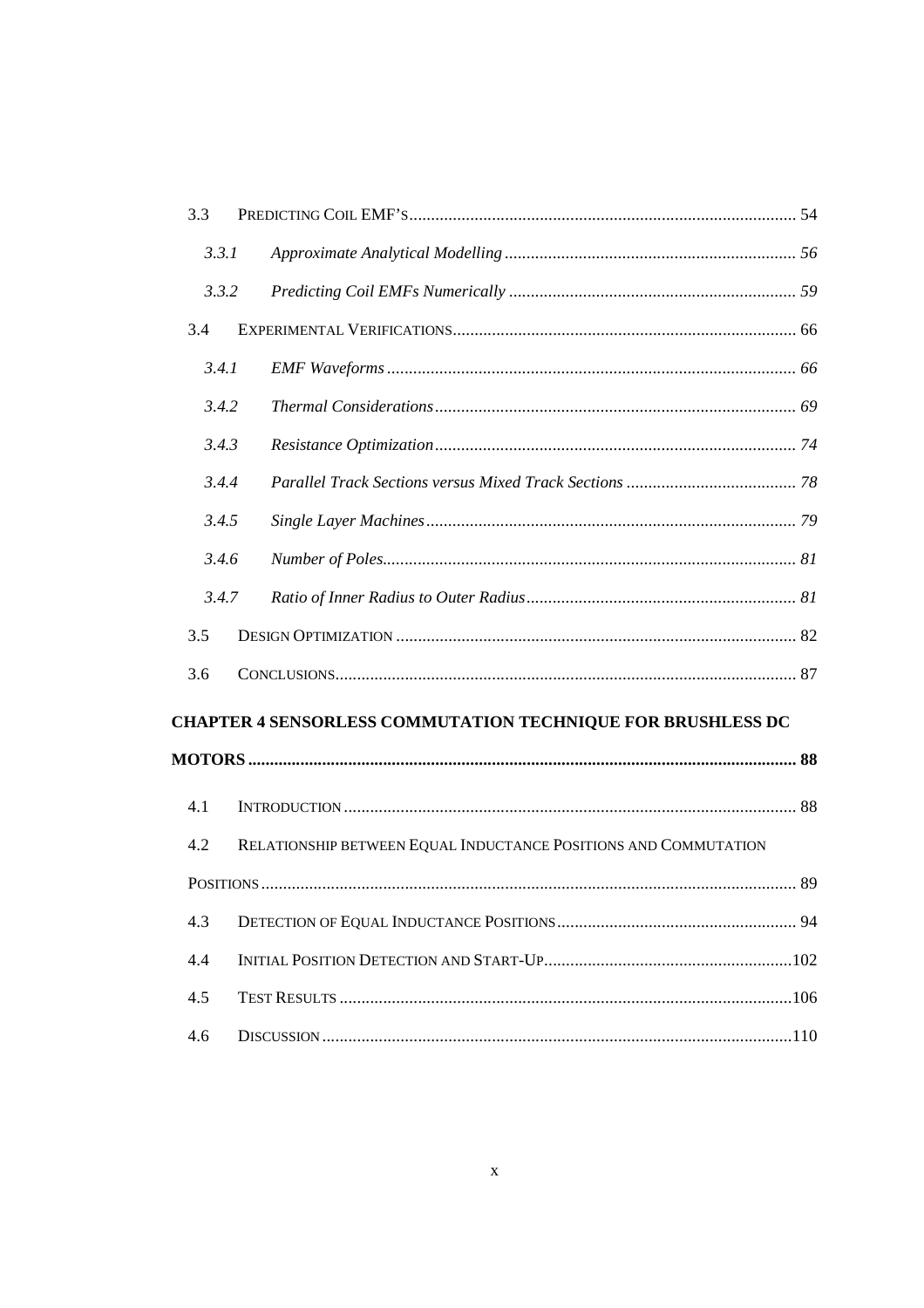|     | 4.7   |                                                                      |  |
|-----|-------|----------------------------------------------------------------------|--|
|     |       | <b>CHAPTER 5 SENSORLESS COMMUTATION OF PRINTED CIRCUIT BRUSHLESS</b> |  |
|     |       |                                                                      |  |
| 5.1 |       |                                                                      |  |
| 5.2 |       |                                                                      |  |
| 5.3 |       |                                                                      |  |
| 5.4 |       |                                                                      |  |
| 5.5 |       |                                                                      |  |
| 5.6 |       |                                                                      |  |
|     | 5.6.1 |                                                                      |  |
|     | 5.6.2 |                                                                      |  |
|     | 5.6.3 |                                                                      |  |
| 5.7 |       |                                                                      |  |
|     |       | <b>CHAPTER 6 STATOR EDDY CURRENT LOSSES IN PRINTED CIRCUIT</b>       |  |
|     |       |                                                                      |  |
|     |       |                                                                      |  |
| 6.1 |       |                                                                      |  |
| 6.2 |       |                                                                      |  |
| 6.3 |       |                                                                      |  |
|     | 6.3.1 |                                                                      |  |
|     | 6.3.2 |                                                                      |  |
|     | 6.3.3 |                                                                      |  |
|     | 6.3.4 |                                                                      |  |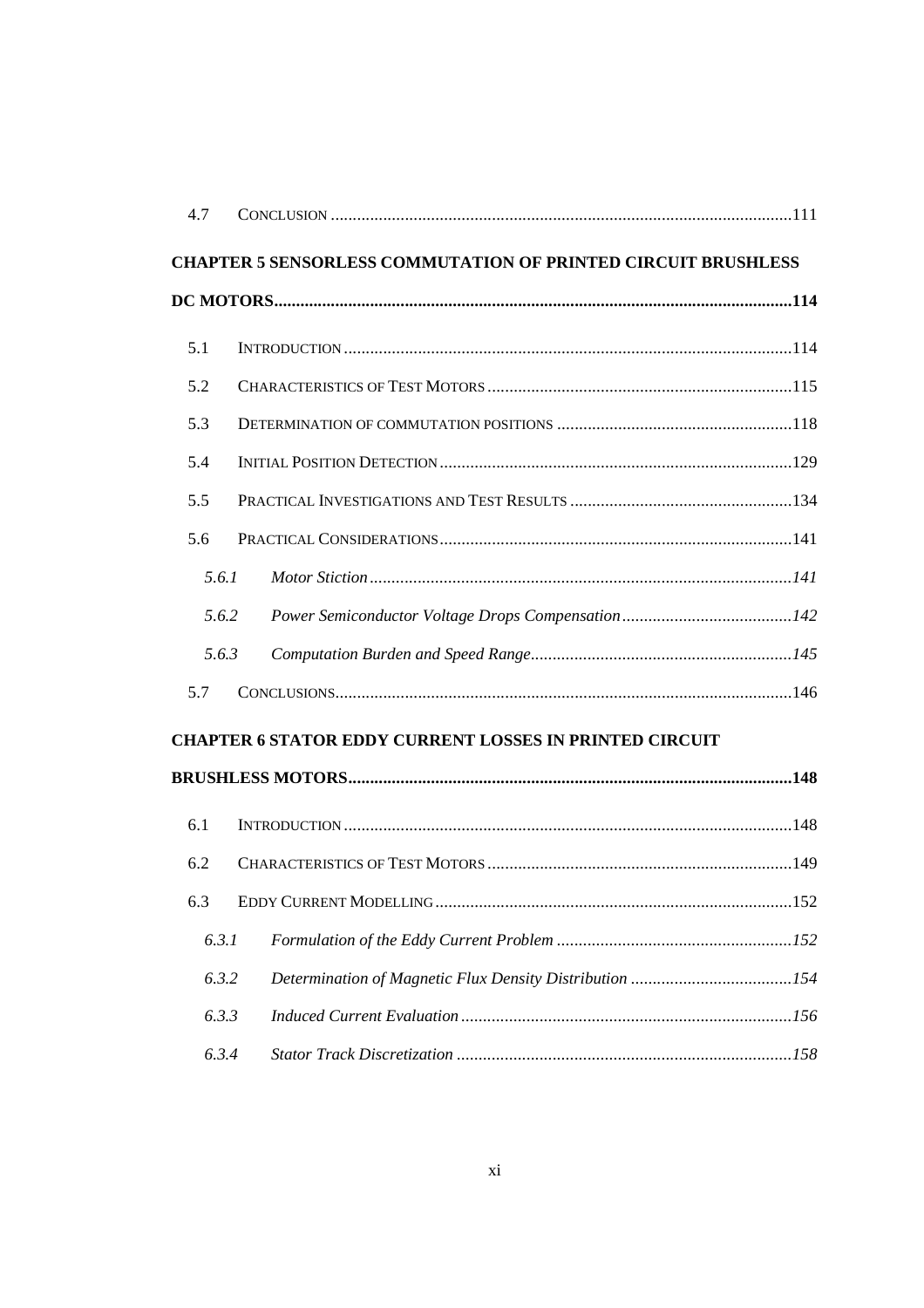| 6.3.5 |                                                                          |     |
|-------|--------------------------------------------------------------------------|-----|
| 6.4   |                                                                          |     |
| 6.4.1 |                                                                          |     |
| 6.4.2 | Consideration on the Relation between Eddy Current Ripple and Axial Flux |     |
|       |                                                                          |     |
| 6.4.3 |                                                                          |     |
| 6.4.4 |                                                                          |     |
| 6.4.5 |                                                                          |     |
| 6.4.6 |                                                                          |     |
| 6.5   |                                                                          |     |
| 6.6   |                                                                          |     |
| 6.7   |                                                                          |     |
|       | <b>CHAPTER 7 PREDICTION OF INDUCTANCES OF PRINTED CIRCUIT MOTORS 186</b> |     |
| 7.1   |                                                                          |     |
| 7.2   |                                                                          |     |
| 7.3   |                                                                          |     |
| 7.3.1 |                                                                          |     |
| 7.3.2 |                                                                          |     |
| 7.3.3 |                                                                          | 200 |
| 7.3.4 |                                                                          |     |
| 7.4   |                                                                          |     |
| 7.5   |                                                                          |     |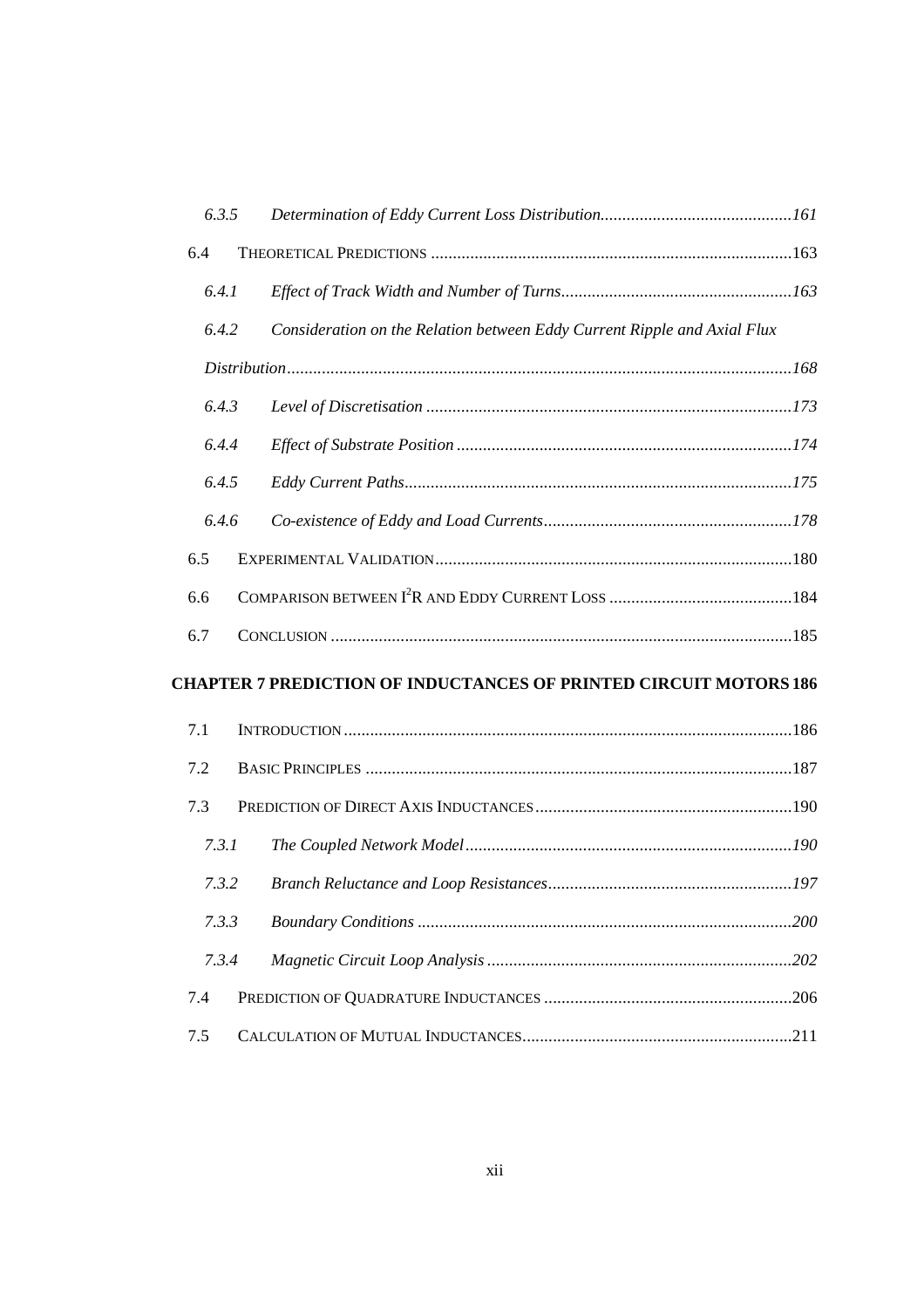| 7.6 |                                                      |  |
|-----|------------------------------------------------------|--|
| 7.7 |                                                      |  |
|     |                                                      |  |
| 8.1 |                                                      |  |
| 8.2 |                                                      |  |
|     |                                                      |  |
|     |                                                      |  |
| A.1 |                                                      |  |
| A.2 |                                                      |  |
| A.3 |                                                      |  |
|     | APPENDIX B FIRST ORDER STATOR EDDY CURRENT MODEL 244 |  |
| B.1 |                                                      |  |
|     |                                                      |  |
| C.1 |                                                      |  |
|     |                                                      |  |
| D.1 |                                                      |  |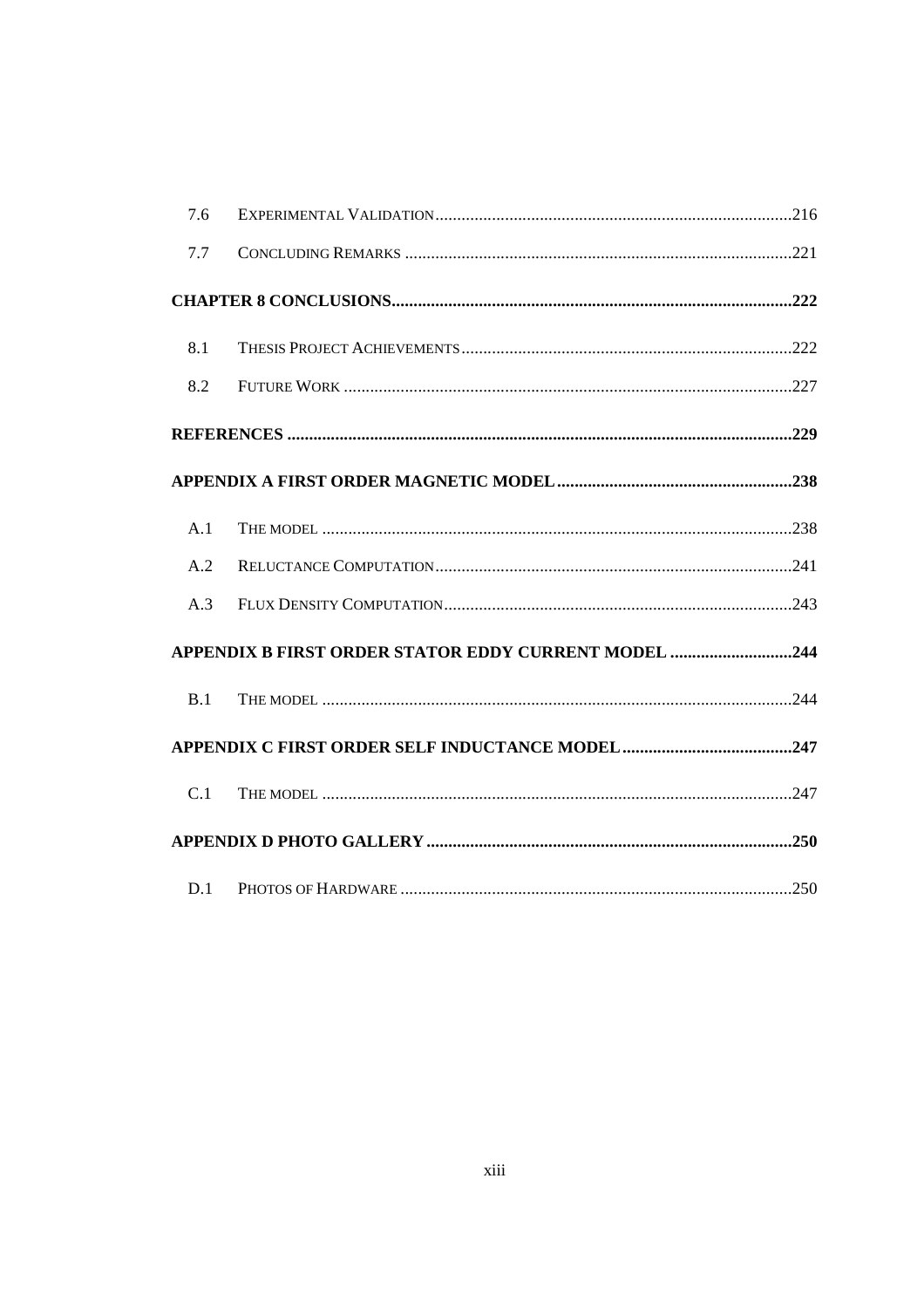# **List of Tables**

| TABLE 4.1 : EQUAL INDUCTANCE POSITIONS AND COMMUTATION INTERVALS  92               |
|------------------------------------------------------------------------------------|
|                                                                                    |
| TABLE 5.2: VALUE OF SENSED VOLTAGE DIFFERENCES AT FIRST COMMUTATION POSITIONS .132 |
|                                                                                    |
|                                                                                    |
| TABLE 6.2: FORCE MEASUREMENTS WIDTH DIFFERENT TRACK WIDTHS 182                     |
|                                                                                    |
|                                                                                    |
|                                                                                    |
|                                                                                    |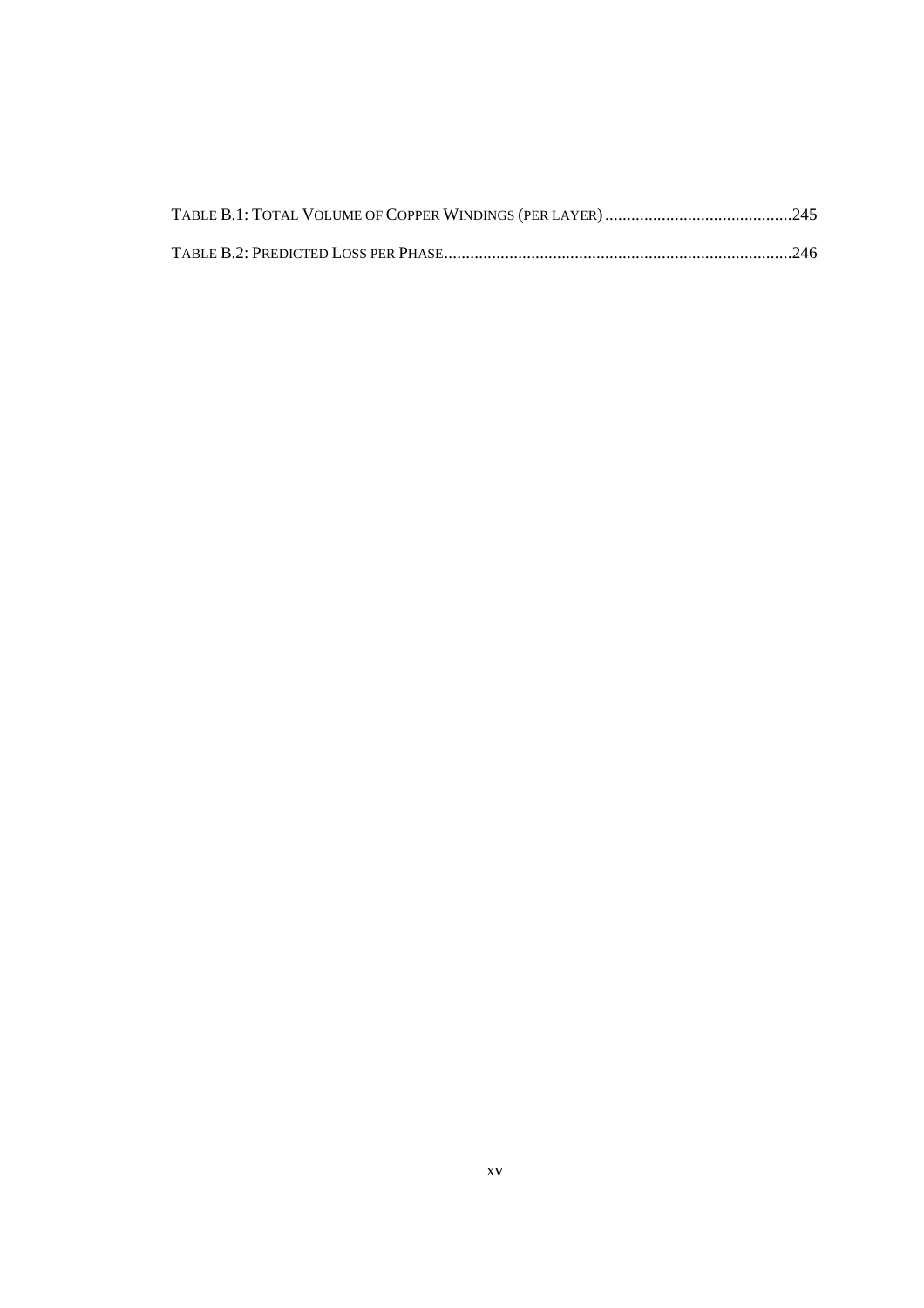# **List of Figures**

| FIGURE 1.1 : BLDC ROTORS WITH SURFACE MAGNETS (SOURCE: REFERENCE [1]) 3           |
|-----------------------------------------------------------------------------------|
| FIGURE 1.2: BLDC ROTORS WITH INTERNAL MAGNETS (SOURCE: REFERENCE [1])  4          |
|                                                                                   |
|                                                                                   |
|                                                                                   |
| FIGURE 1.6: RHOMBOIDAL WINDING (EXAMPLE OF A SPIRALLY SHAPED COIL) 9              |
|                                                                                   |
|                                                                                   |
|                                                                                   |
| FIGURE 1.10: EXPLODED VIEW OF A PRINTED CIRCUIT AXIAL FIELD BRUSHLESS MOTOR  12   |
| FIGURE 2.1 : GENERALISED PRINTED CIRCUIT MOTOR DESIGN OPTIMISATION FLOW-CHART  39 |
|                                                                                   |
|                                                                                   |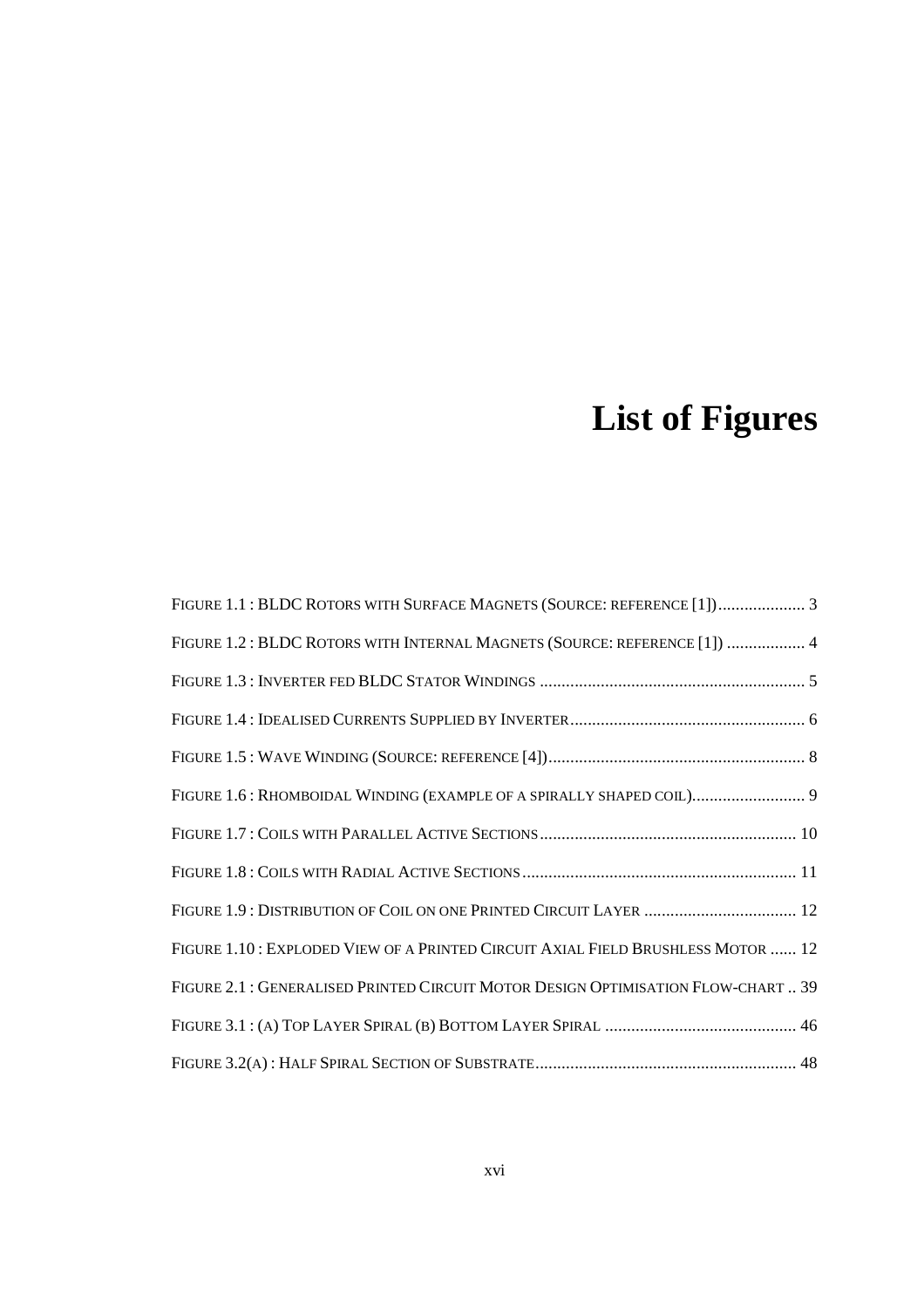| FIGURE 3.12: "B" POINT IN INTERMEDIATE POSITION BETWEEN OUTER AND INNER RADIUS 65 |
|-----------------------------------------------------------------------------------|
|                                                                                   |
|                                                                                   |
|                                                                                   |
|                                                                                   |
|                                                                                   |
|                                                                                   |
| FIGURE 3.19: SINGLE LAYER MACHINE PHASE EMF WAVEFORM AT 1000 R/MIN 80             |
|                                                                                   |
|                                                                                   |
|                                                                                   |
|                                                                                   |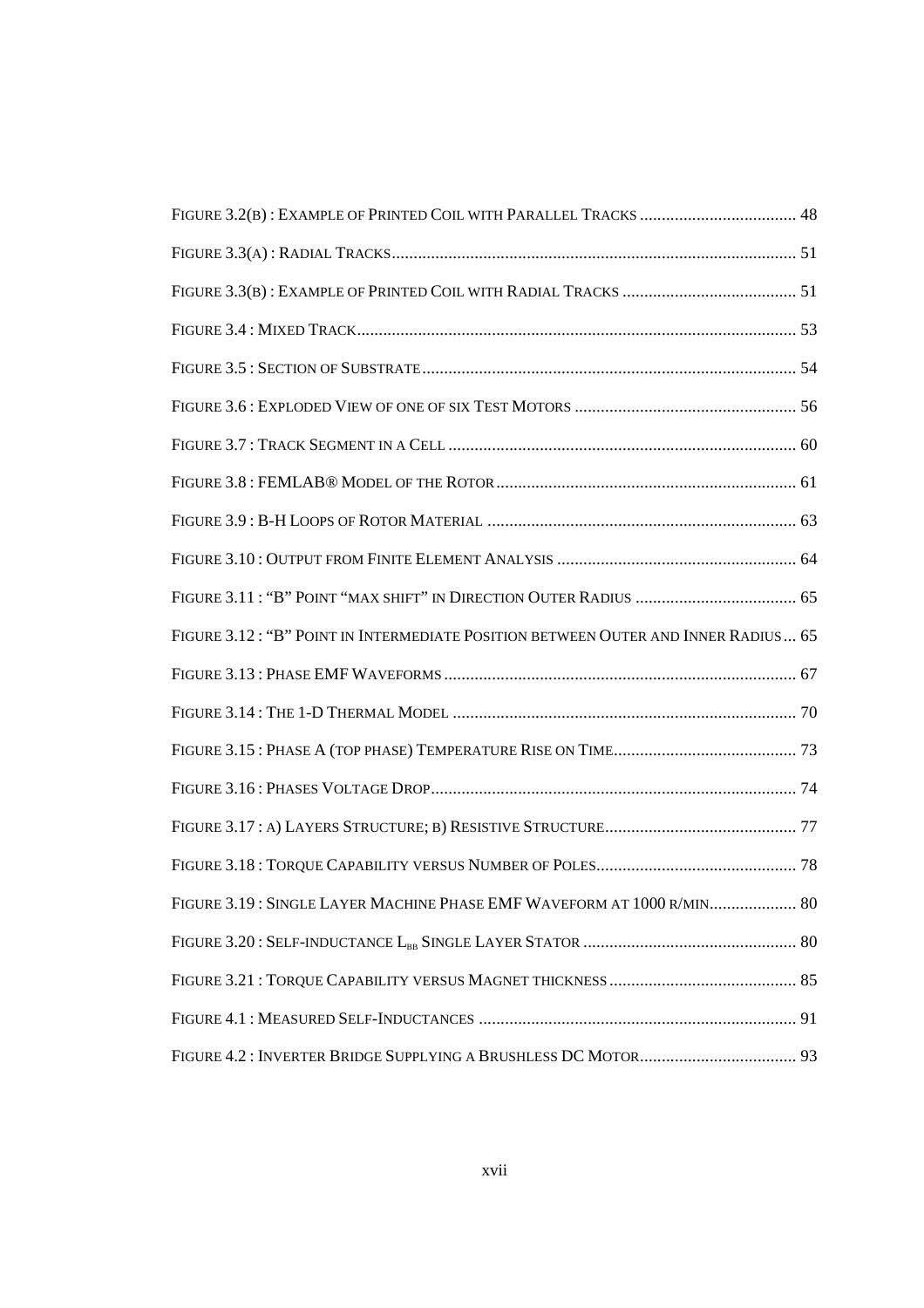| FIGURE 4.6: COMMUTATION ALGORITHM BASED ON THE EQUAL INDUCTANCE METHOD  105                                              |  |
|--------------------------------------------------------------------------------------------------------------------------|--|
|                                                                                                                          |  |
|                                                                                                                          |  |
| FIGURE 4.8 : BLDC COMMUTATION USING THE EQUAL INDUCTANCE METHOD 108                                                      |  |
| FIGURE 4.9: BLDC COMMUTATION USING THE EQUAL INDUCTANCE METHOD 108                                                       |  |
|                                                                                                                          |  |
|                                                                                                                          |  |
|                                                                                                                          |  |
|                                                                                                                          |  |
| FIGURE 5.4 : EQUIVALENT CIRCUITS FOR INVERTER STATES A <sup>+</sup> B <sup>-</sup> AND B <sup>+</sup> A <sup>-</sup> 121 |  |
|                                                                                                                          |  |
| FIGURE 5.6 : RELATIONSHIP BETWEEN VOLTAGE ZERO CROSSINGS AND COMMUTATION                                                 |  |
|                                                                                                                          |  |
|                                                                                                                          |  |
| FIGURE 5.8: EXPERIMENTAL VERIFICATION OF EQUATIONS 12, 14 AND 16 134                                                     |  |
|                                                                                                                          |  |
|                                                                                                                          |  |
|                                                                                                                          |  |
| FIGURE 5.11 : COMMUTATION UNDER LOAD AT 750 RPM, A) MOTOR 1, B) MOTOR 2139                                               |  |
|                                                                                                                          |  |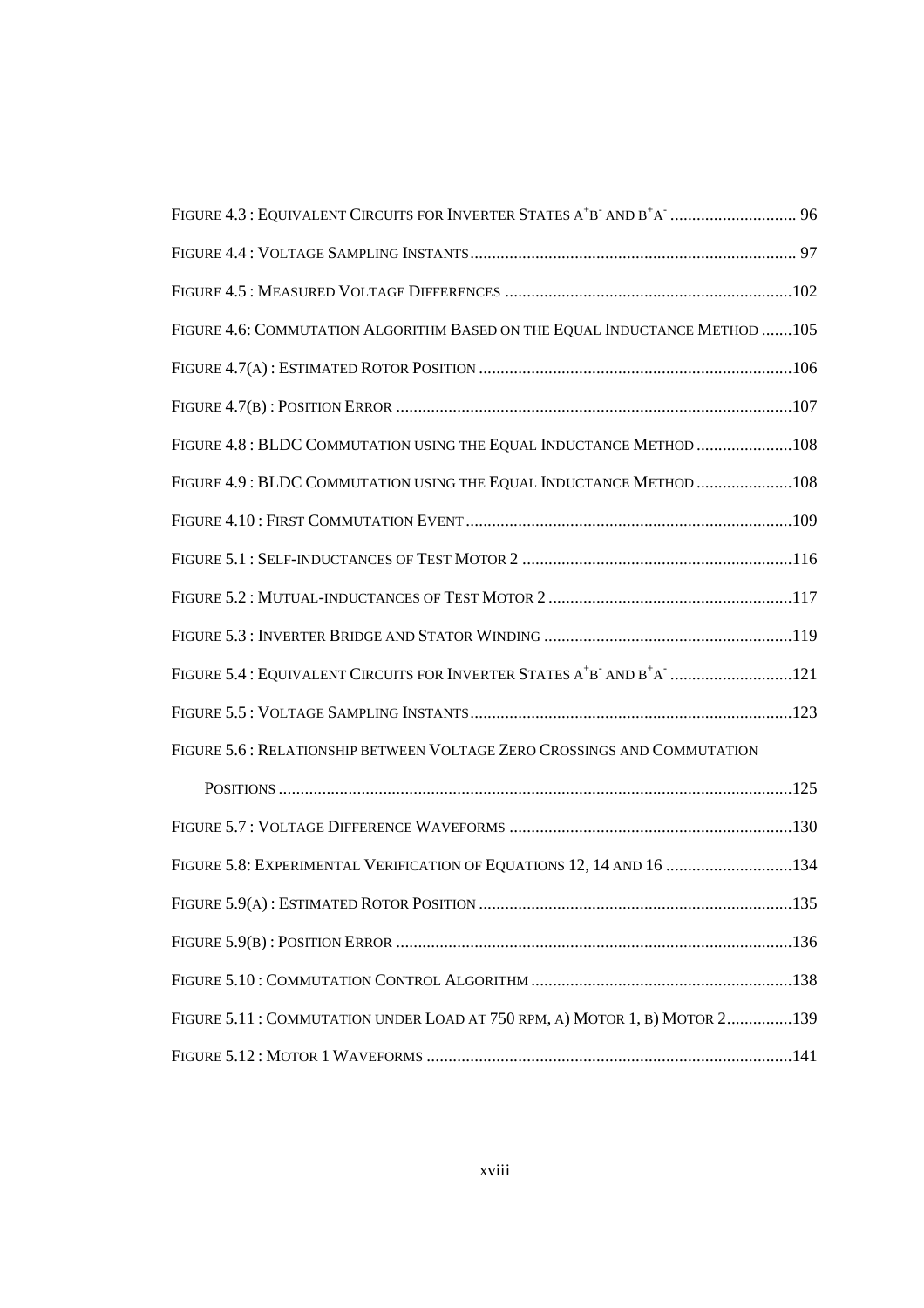| FIGURE 6.4 : EXAMPLES OF LOOPS AND THE ADOPTED LOOP NUMBERING SYSTEM162         |
|---------------------------------------------------------------------------------|
| FIGURE 6.5: CALCULATED EDDY CURRENT LOSS FOR DIFFERENT TRACK WIDTHS 164         |
| FIGURE 6.6: PER TURN LOSS WITH 3.7 MM WIDE TRACKS AT 1000 RPM166                |
| FIGURE 6.7: PER TURN LOSS WITH 2.4 MM WIDE TRACKS AT 1000 RPM166                |
| FIGURE 6.8: PER TURN LOSS WITH 1 MM WIDE TRACKS AT 1000 RPM167                  |
| FIGURE 6.9 : EDDY CURRENT LOSS WAVEFORMS UNDER DIFFERENT AXIAL FLUX DENSITY     |
|                                                                                 |
| FIGURE 6.10: BZ WITH SINUSOIDAL VARIATION IN BOTH DIRECTIONS. 169               |
| FIGURE 6.11: BZ WITH MODIFIED SINUSOIDAL (FLAT TOPPED) VARIATION IN RADIAL      |
|                                                                                 |
| FIGURE 6.12: BZ WITH MODIFIED SINUSOIDAL VARIATION IN RADIAL DIRECTION. 170     |
| FIGURE 6.13 : BZ WITH TRAPEZOIDAL VARIATION IN THE CIRCUMFERENTIAL DIRECTION171 |
| FIGURE 6.14: BZ WITH MODIFIED SINUSOIDAL VARIATION IN RADIAL DIRECTION. 172     |
| FIGURE 6.15 : EDDY CURRENT LOSS UNDER DIFFERENT LEVELS OF DISCRETIZATION 173    |
| FIGURE 6.16: CALCULATED EDDY CURRENT LOSS FOR DIFFERENT PHASES<br>.174          |
|                                                                                 |
|                                                                                 |
| FIGURE 6.19: TRACKS BOUNDARIES BETWEEN DIFFERENT SECTIONS 177                   |
| FIGURE 6.20: EDDY CURRENT DISTRIBUTION AT POSITION 90° ELECTRICAL DEGREES178    |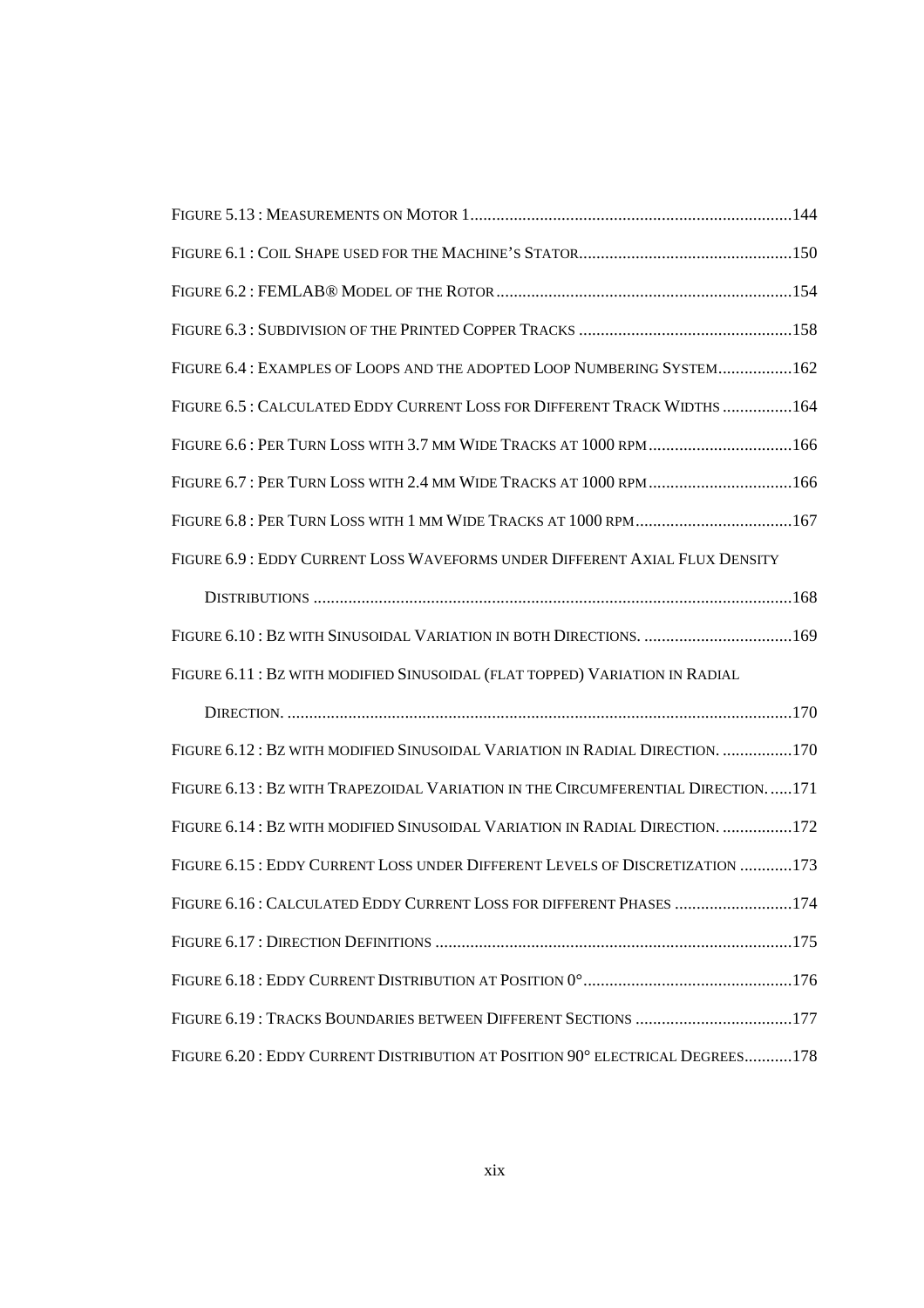| FIGURE 6.21 : CALCULATED EDDY CURRENT LOSS FOR DIFFERENT TRACK WIDTHS 179      |
|--------------------------------------------------------------------------------|
| FIGURE 6.22: A) CERAMIC BEARING FOR STATOR SUPPORT; B) ARRANGEMENT FOR FORCE   |
|                                                                                |
| FIGURE 6.23 : BRAKING FORCE OF THE MIDDLE AND TOP PHASE AT 1000 RPM183         |
|                                                                                |
|                                                                                |
|                                                                                |
|                                                                                |
|                                                                                |
|                                                                                |
|                                                                                |
|                                                                                |
|                                                                                |
|                                                                                |
| FIGURE 7.10: SELF INDUCTANCE MEASUREMENTS CARRIED OUT AT 20 KHZ WITH DIFFERENT |
|                                                                                |
|                                                                                |
| FIGURE 7.12(A): PLANAR RELUCTIVE NETWORK (Q-AXIS) BETWEEN 0W AND 0Z 208        |
| FIGURE 7.12(B): PLANAR RELUCTIVE NETWORK (Q-AXIS) BETWEEN 0Z AND 0Y 209        |
| FIGURE 7.12(C): PLANAR RELUCTIVE NETWORK (Q-AXIS) BETWEEN 0Y AND 0X210         |
|                                                                                |
|                                                                                |
| FIGURE 7.15 : CALCULATED FLUX DENSITY DISTRIBUTION DUE TO STATOR CURRENT214    |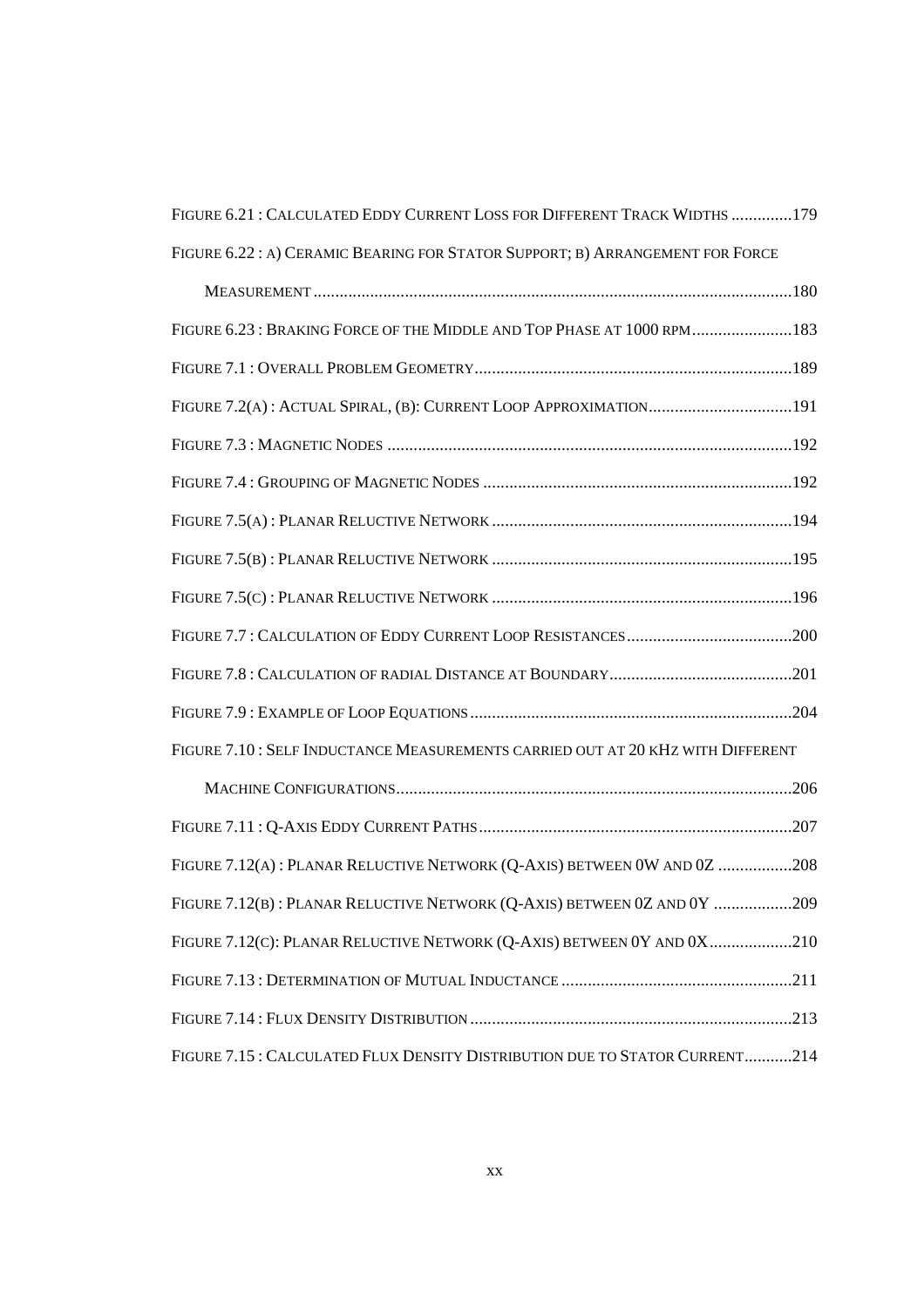| FIGURE 7.16: CALCULATED FLUX DENSITY DISTRIBUTION DUE TO STATOR CURRENT215 |  |
|----------------------------------------------------------------------------|--|
|                                                                            |  |
|                                                                            |  |
|                                                                            |  |
|                                                                            |  |
|                                                                            |  |
|                                                                            |  |
|                                                                            |  |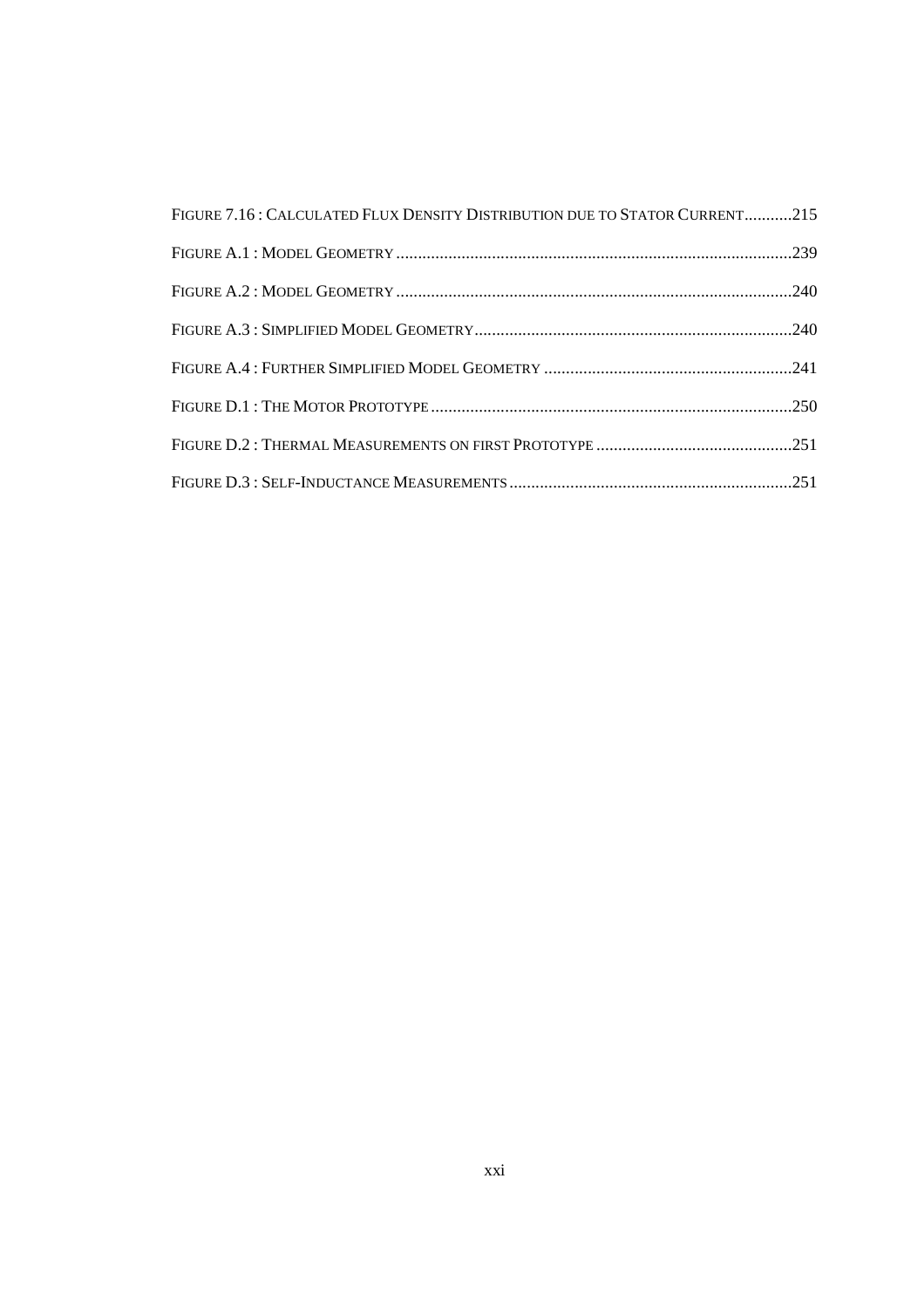# **List of Symbols**

#### **Chapter 2**

| $t_i$          | iron axial thickness             |
|----------------|----------------------------------|
| $t_{\rm m}$    | permanent magnet axial thickness |
| $t_{\rm ag}$   | mechanical air-gap axial length  |
| $t_{s}$        | stator axial thickness           |
| $R_{o}$        | outer radius                     |
| $R_i$          | inner radius                     |
| $t_a$          | total axial length               |
| $t_c$          | stator/magnet clearance          |
| $P_1$          | max allowable stator power loss  |
| $B_r$          | remanence                        |
| B <sub>s</sub> | rotor peak flux density          |
| P              | number of rotor poles            |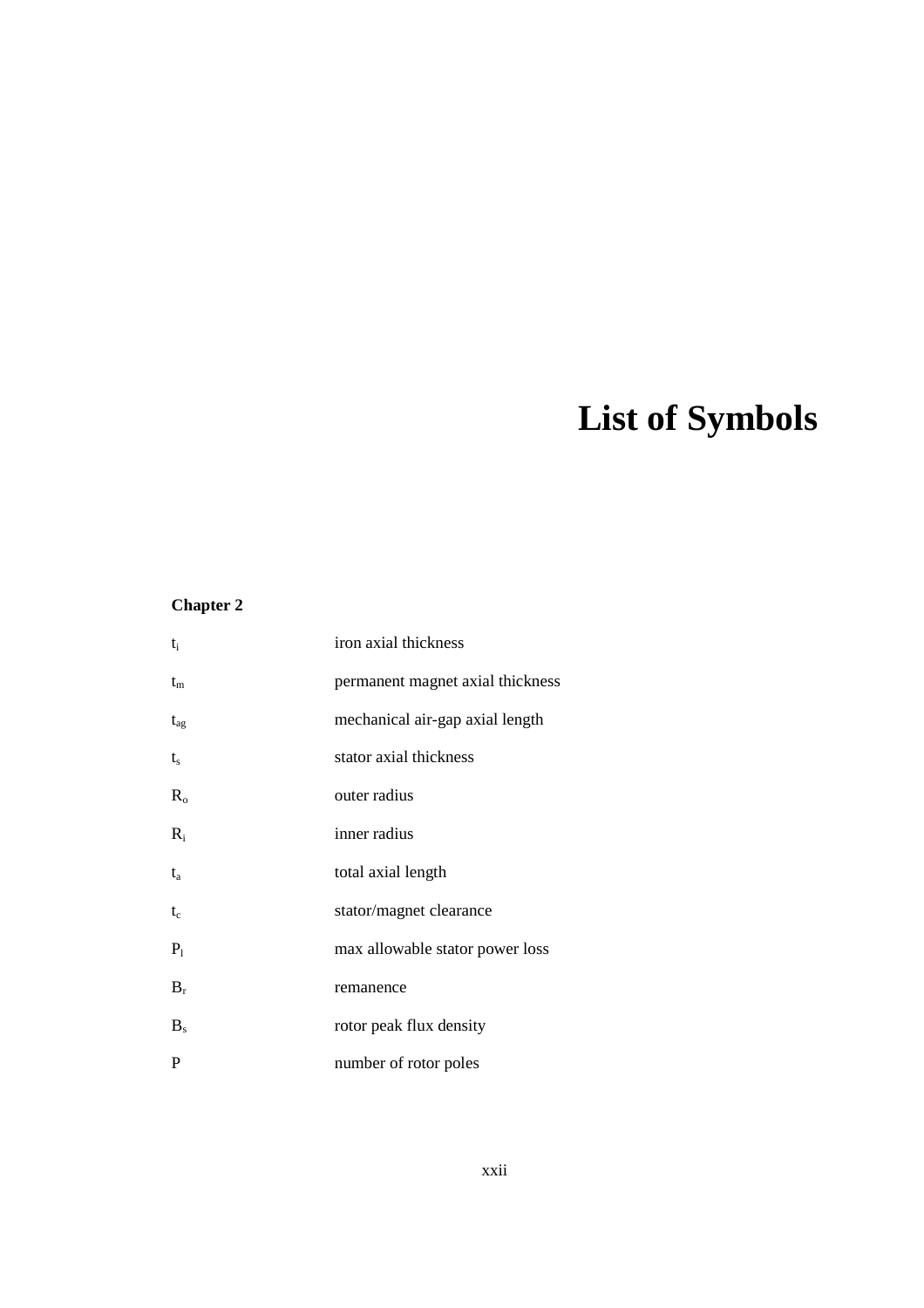| $\mathbf N$      | number of turns per coil                                        |
|------------------|-----------------------------------------------------------------|
| L                | number of printed circuit layers per phase                      |
| <b>Chapter 3</b> |                                                                 |
| $\mathbf N$      | number of turns per coil                                        |
| $R_{o}$          | outer radius                                                    |
| $R_i$            | inner radius                                                    |
| W                | track minimum width                                             |
| $\mathbf c$      | minimum clearance between tracks                                |
| $N_{s}$          | number of spirals per layer                                     |
| $R_{x}$          | x point radius                                                  |
| n                | number of turns counting from the inter-coil boundary line      |
| E                | EMF per spiral                                                  |
| $\omega_{m}$     | rotational speed                                                |
| P                | number of poles                                                 |
| $B_{\rm pk}$     | airgap peak flux density                                        |
| $B_r$            | remanence of permanent magnet.                                  |
| $t_{\rm m}$      | permanent magnet axial thickness                                |
| g                | airgap length measured axially between opposite magnet surfaces |
| $S_c$            | combined length, spread and pitch factors of coil               |
| B <sub>s</sub>   | maximum allowable flux density in the rotor iron                |
| $S_m$            | pitch factor magnet                                             |
| $t_{\rm i}$      | iron axial thickness                                            |
| $t_{s}$          | stator axial thickness                                          |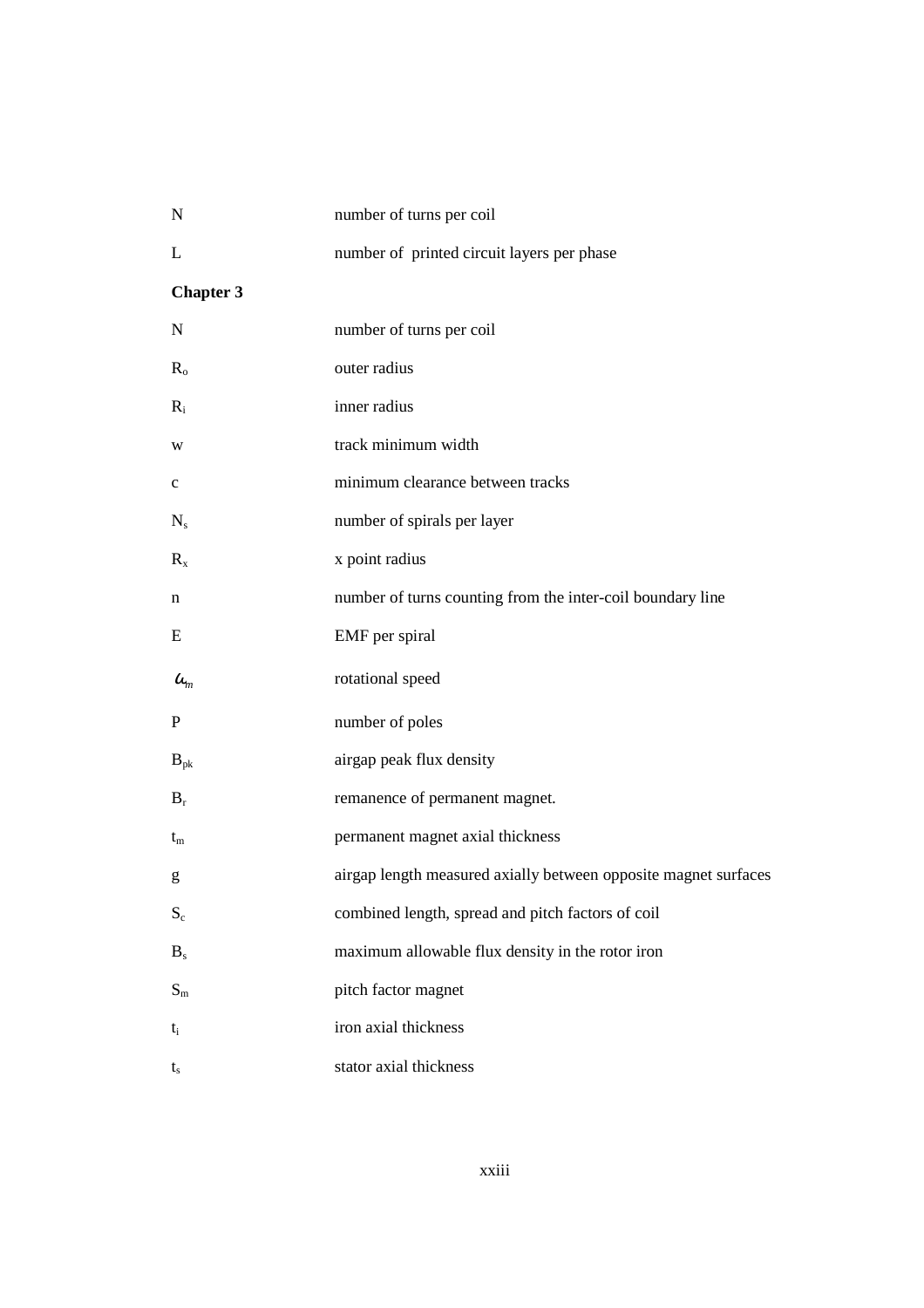| $t_a$                           | total axial length                                  |
|---------------------------------|-----------------------------------------------------|
| $t_{\rm ag}$                    | mechanical air-gap axial length                     |
| dE                              | contribution to total EMF from each track segment   |
| $B^*$                           | estimated flux density at point C in figure 3.7     |
| $\omega_{\rm m}$                | rotational speed                                    |
| H                               | magnetic field intensity                            |
| B                               | magnetic field density                              |
| $P_1$                           | max allowable stator power loss                     |
| R                               | phase resistance                                    |
| $R_{th}$ Prep-Preg              | thermal resistance Pre-Preg                         |
| $R_{th}$ FR4                    | thermal resistance FR4                              |
| $c_{pre-preg}$                  | pre-preg thermal conductivity                       |
| $C_{FR-4}$                      | FR-4 thermal conductivity                           |
| $I_{phase}$                     | phase current                                       |
| $R_{\text{stator}}$             | total three-phase stator resistance                 |
| α                               | typical heat transfer coefficient                   |
| $k_f$                           | copper fill factor                                  |
| $R_{th S-A}$                    | thermal resistance surface to ambient               |
| $n_{used}$                      | number of used layers                               |
| W <sub>new</sub>                | new optimized track width                           |
| $k_{series}$                    | series connection coefficient (of 2-layer elements) |
| EMF <sub>total</sub>            | total desired phase EMF                             |
| $\mathrm{EMF}_{\text{element}}$ | total EMF of 2-layer element                        |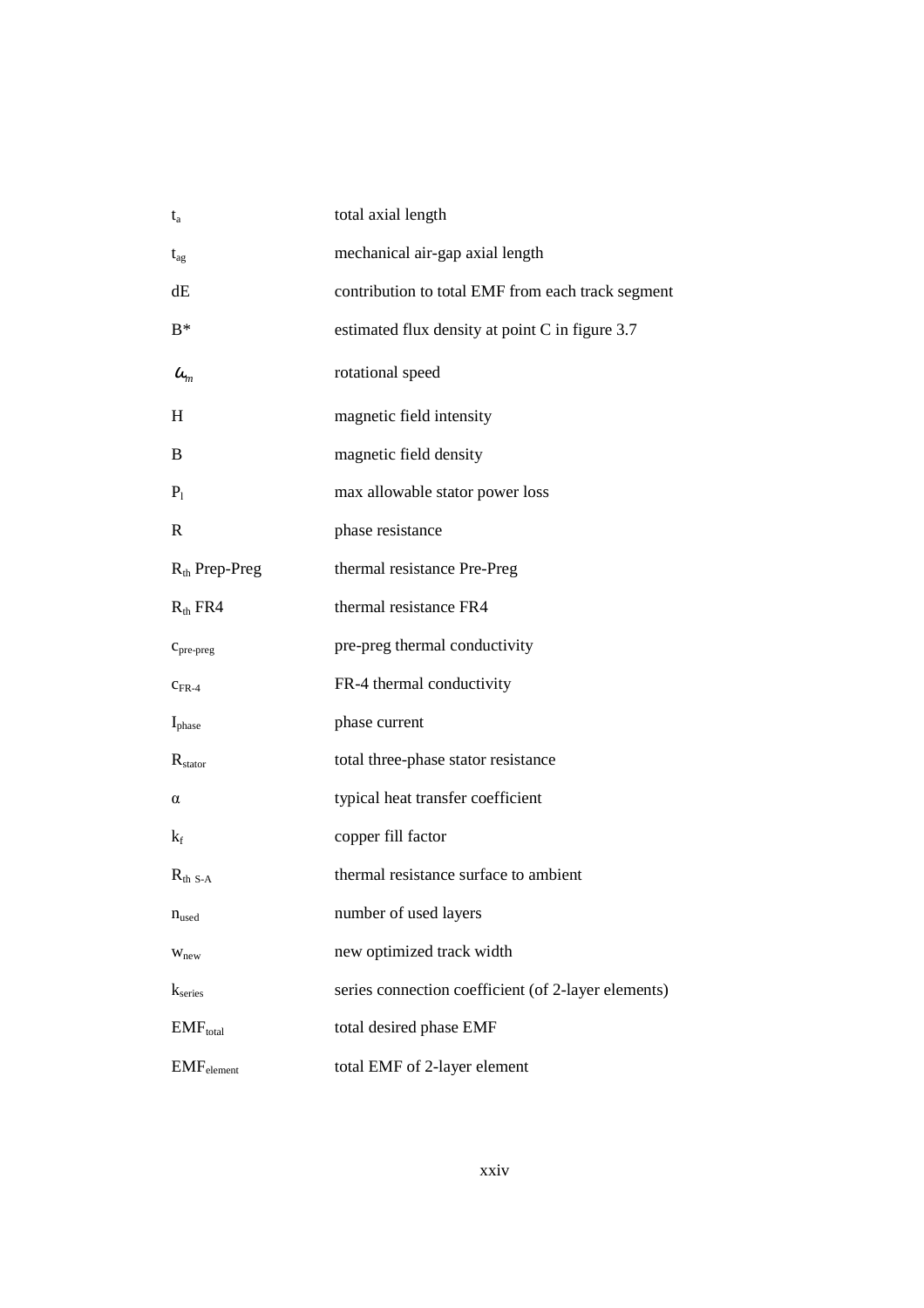| $n_{max}$             | maximal number of layer                                      |
|-----------------------|--------------------------------------------------------------|
| $t_{\text{layer}}$    | layer thickness = Base cu thickness + Pre-Preg thickness     |
| $n_{\text{parallel}}$ | number of parallel layers                                    |
| $\rho_{Cu}$           | copper resistivity                                           |
| $l_{\rm spiral}$      | length of the spiral                                         |
| $A_{\text{spiral}}$   | cross sectional area of the spiral                           |
| <b>Chapter 4</b>      |                                                              |
| $L_{ii}$              | self inductance of phase $i$ ;                               |
| $L_{ji}$              | mutual inductance between phase $i$ and phase $j$            |
| $E_i$                 | i-phase winding back EMF                                     |
| $v_{cy}$              | voltage measurements between phase c and rail y              |
| $v_{cy}^+$            | voltage measurements in states a <sup>+</sup> b <sup>-</sup> |
| $v_{cy}^{-}$          | voltage measurements in states $b^{\dagger}a^{\dagger}$      |
| $v_{\alpha y}$        | voltage measurements between phase a and rail y              |
| $v_{by}$              | voltage measurements between phase b and rail y              |
| $t_{s}^{+}$           | sampling instant during on pulse                             |
| $t_s^-$               | sampling instant during "off" pulse                          |
| $V_{dc}$              | dc bus voltage                                               |
| $V_{t}$               | switching device voltage drop                                |
| $L_q$                 | q-axis inductance                                            |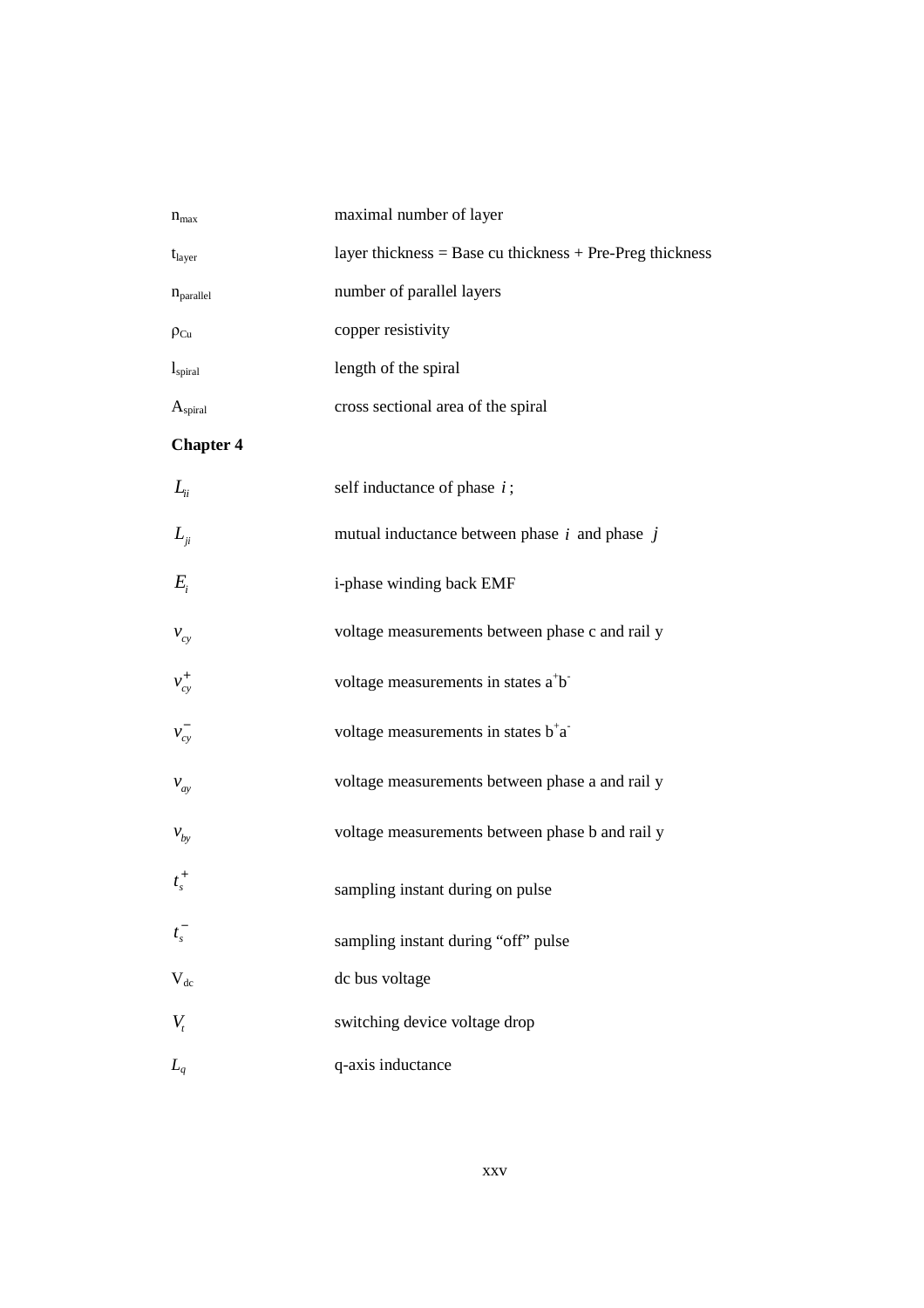| $L_d$ | d-axis inductance |
|-------|-------------------|
|       |                   |

- *S* saliency ratio
- θ*i* rotor initial position

### **Chapter 5**

| $L_{ii}$      | self inductance of phase $i$ ;                               |
|---------------|--------------------------------------------------------------|
| $L_{ii}$      | mutual inductance between phase $i$ and phase $j$            |
| $E_i$         | i-phase winding back EMF                                     |
| $v_{cy}$      | voltage measurements between phase c and rail y              |
| $v_{cy}^+$    | voltage measurements in states a <sup>+</sup> b <sup>-</sup> |
| $v_{cy}^-$    | voltage measurements in states $b^{\dagger}a^{\dagger}$      |
| $V_{by}$      | voltage measurements between phase b and rail y              |
| $v_{by}^+$    | voltage measurements in states $a^+c^-$                      |
| $v_{by}^-$    | voltage measurements in states c <sup>+</sup> a <sup>-</sup> |
| $v_{ay}$      | voltage measurements between phase a and rail y              |
| $v_{ay}^+$    | voltage measurements in states b <sup>+</sup> c <sup>-</sup> |
| $v_{ay}^-$    | voltage measurements in states c <sup>+</sup> b <sup>-</sup> |
| $t_s^+$       | sampling instant during on pulse                             |
| $t_{\rm s}^-$ | sampling instant during "off" pulse                          |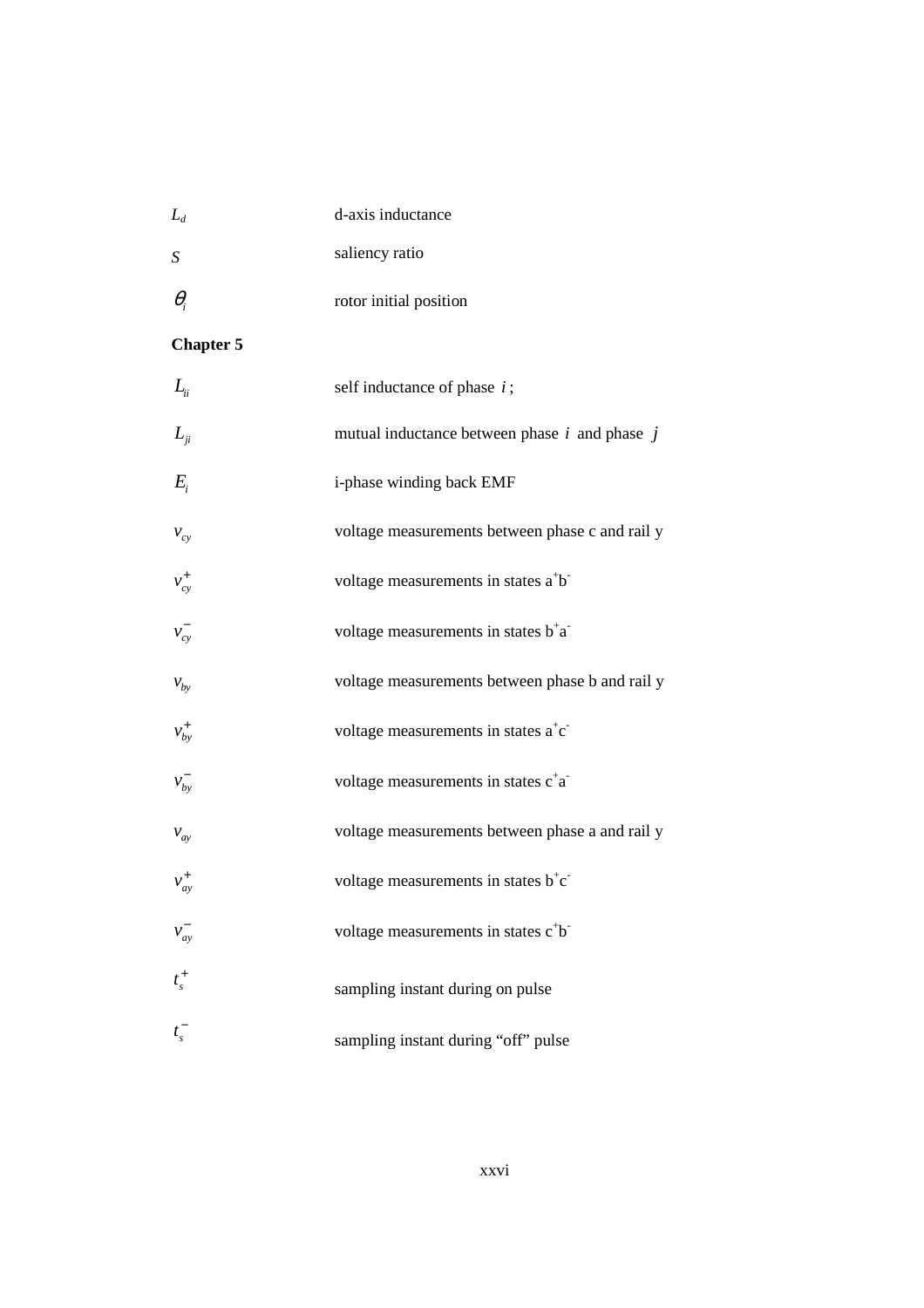| $V_{dc}$                  | dc bus voltage                                                               |
|---------------------------|------------------------------------------------------------------------------|
| $\theta_i$                | rotor initial position                                                       |
| $t_{ON}$                  | on time of the PWM pulse                                                     |
| $t_{\rm OFF}$             | off time of the PWM pulse                                                    |
| $R_{DSon}$                | dynamic resistance of power semiconductor                                    |
| <b>Chapter 6</b>          |                                                                              |
| H                         | magnetic flux intensity                                                      |
| J                         | current density                                                              |
| Ε                         | electric field induced within printed tracks                                 |
| B                         | magnet flux density                                                          |
| $J_i$                     | imposed current density                                                      |
| $J_e$                     | induced current density                                                      |
| $J_m$                     | magnetisation current density                                                |
| μ                         | magnetic permeability                                                        |
| σ                         | electric conductivity                                                        |
| M                         | magnetisation of permanent magnets                                           |
| $B(r, \theta, z, t)$      | flux density seen, at time t, by an observer fixed to the stator at location |
|                           | $(r, \theta, z)$                                                             |
| $^\omega$                 | speed of the rotor                                                           |
| $\mathbf{B}_{\mathrm{z}}$ | component of flux density normal to the conductor plane                      |
| V                         | relative speed between the magnetic field and the conductor                  |
| λ                         | angle between the conductor and the direction of relative motion             |
| $R_{ia}$                  | resistance of internal branch along the track                                |

#### xxvii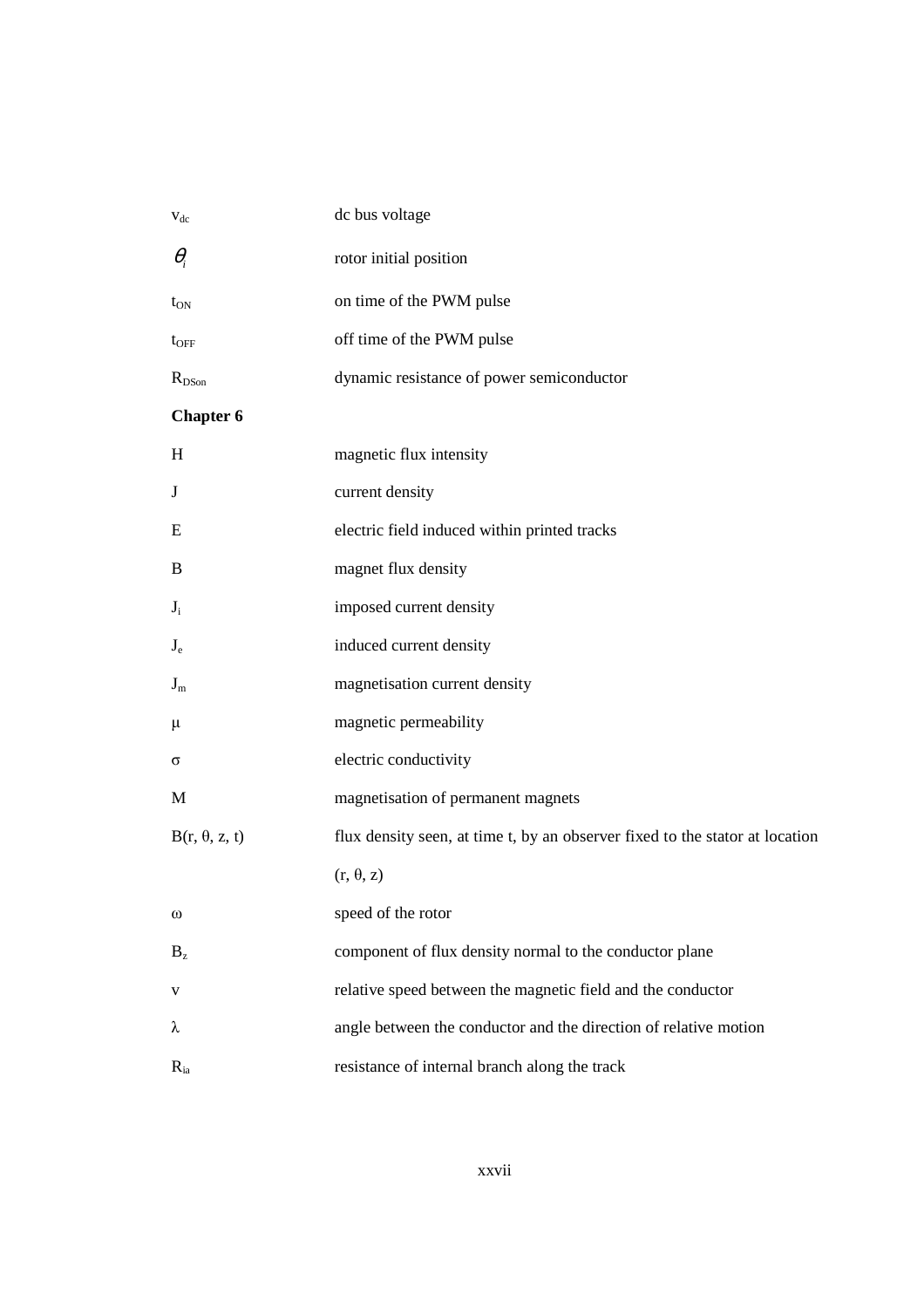| $R_{ea}$                | resistance of branch along the track on the grid edge         |
|-------------------------|---------------------------------------------------------------|
| $R_{ib}$                | resistance of internal branch across the track                |
| $R_{eb}$                | resistance of branch across the track on the edge of the grid |
| $W_{S}$                 | width of segment                                              |
| $W_f$                   | width of filament                                             |
| $t_c$                   | track thickness                                               |
| σ                       | electrical conductivity of track                              |
| I <sub>loop</sub>       | array of loop currents                                        |
| $E_{loop}$              | array of loop EMFs                                            |
| $R_{loop}$              | loop resistance matrix                                        |
| I <sub>branch</sub>     | array of branch currents                                      |
| A                       | loop to branch incidence matrix                               |
| R                       | resistance of a track section                                 |
| Ι                       | motor current                                                 |
| $I_{e}$                 | eddy current                                                  |
| $P_e$                   | eddy current loss                                             |
| $T_{e}$                 | rotor driving torque                                          |
| $\omega$                | the rotor speed                                               |
| $L_a$                   | length of the torque arm                                      |
| $F_rL_a$                | bearing friction torque                                       |
| <b>Chapter 7</b>        |                                                               |
| $L_{z}$                 | axial separation                                              |
| $\mathbf{A}_\mathrm{z}$ | area between conductor loops                                  |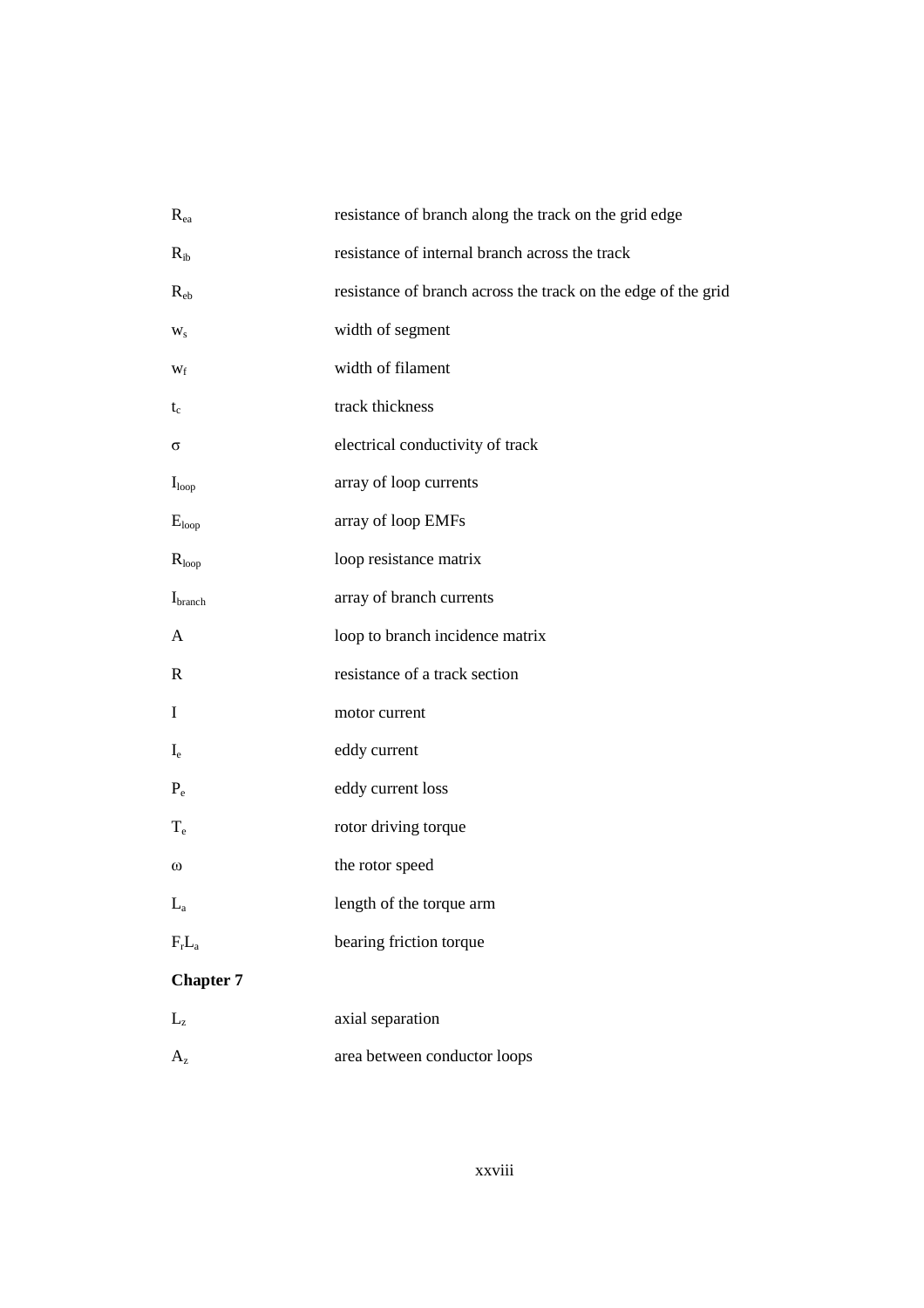| $\mu$            | permeability of material                                                 |
|------------------|--------------------------------------------------------------------------|
| $L_r$            | mean separation between inter-conductors mid-lines                       |
| $A_{r}$          | (conductor perimeter) x (axial separation)                               |
| $\mathbf R$      | reluctance                                                               |
| σ                | conductivity of the magnet                                               |
| $L_{x}$          | weighted average of all discrete distances between the last stator       |
|                  | conductor that falls fully within the magnet profile and the edge of the |
|                  | magnet                                                                   |
| $A_{cell}$       | area of the cell                                                         |
| $L_{ii}$         | self inductance of phase $i$ ;                                           |
| $L_{\ddot{\mu}}$ | mutual inductance between phase $i$ and phase $j$                        |
| $L_{da}$         | direct axis self-inductance of phase a                                   |
| $L_{db}$         | direct axis self-inductance of phase b                                   |
| $L_{qa}$         | quadrature axis self-inductance of phase a                               |
| $L_{qb}$         | quadrature axis self-inductance of phase b                               |
| $M_{bd}$         | mutual inductances ab when phase 'a' is aligned with the rotor d-axis    |
| $M_{cd}$         | mutual inductances ac when phase 'a' is aligned with the rotor d-axis    |
| $M_{bq}$         | mutual inductances ab when phase 'a' is aligned with the rotor q-axis    |
| $M_{cq}$         | mutual inductances ac when phase 'a' is aligned with the rotor q-axis    |
|                  |                                                                          |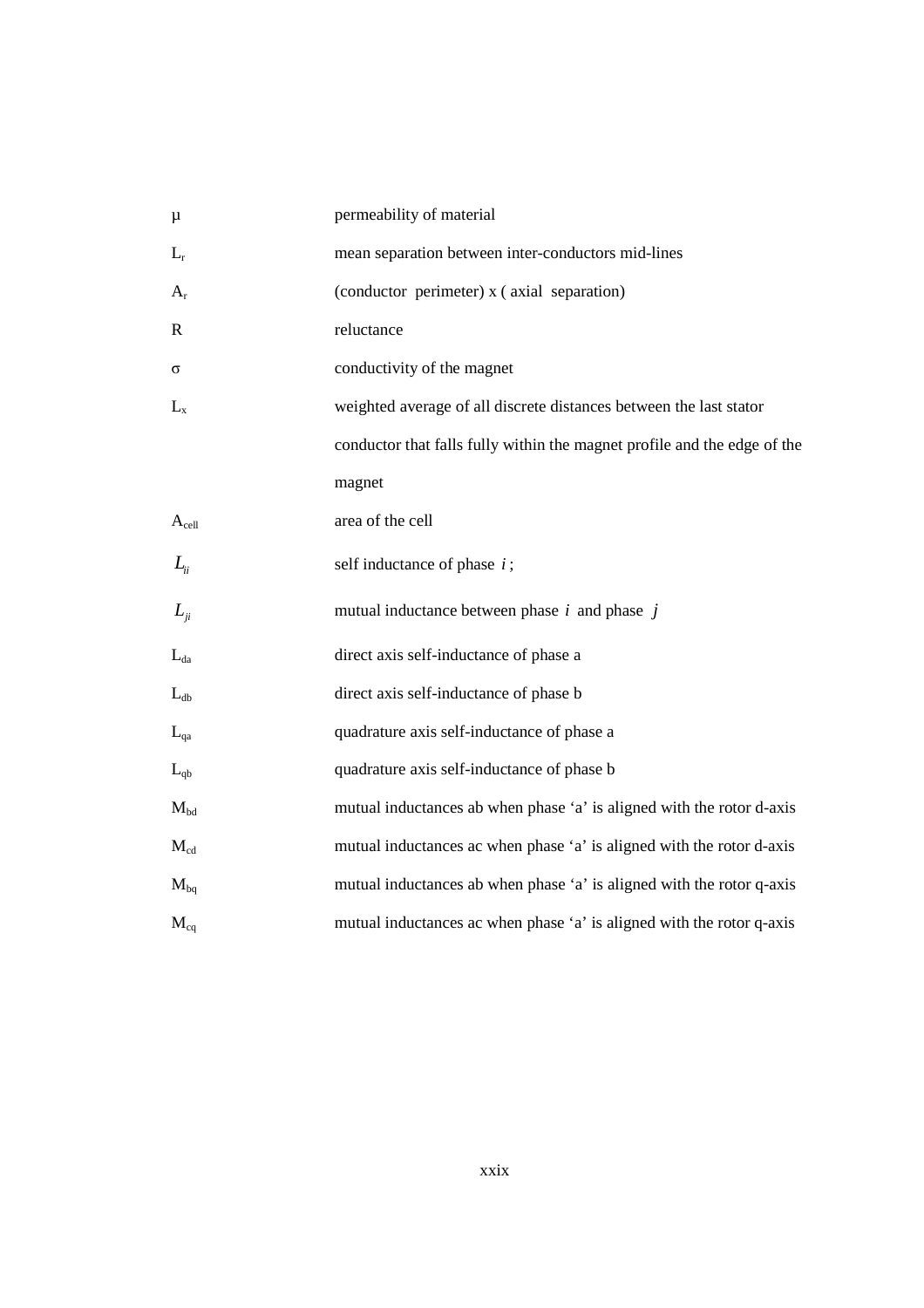## **Publications**

The following journal papers, that have been published or accepted for publication, are direct outcomes of this research project.

Ahfock A.**,** Gambetta D., '*Stator Eddy Current Losses in Printed Circuit Brushless DC Motors',* Electric Power Applications, IET Proceedings, (accepted for publication)

Ahfock A.**,** Gambetta D., '*Sensorless Commutation of Printed Circuit Brushless DC Motors',* Electric Power Applications, IET Proceedings, (accepted for publication)

Gambetta D., Ahfock A., '*Design of Printed Circuit Brushless Motors',* Electric Power Applications, IET Proceedings, Vol 3, Issue 5, Sept 2009, Pages 482-490